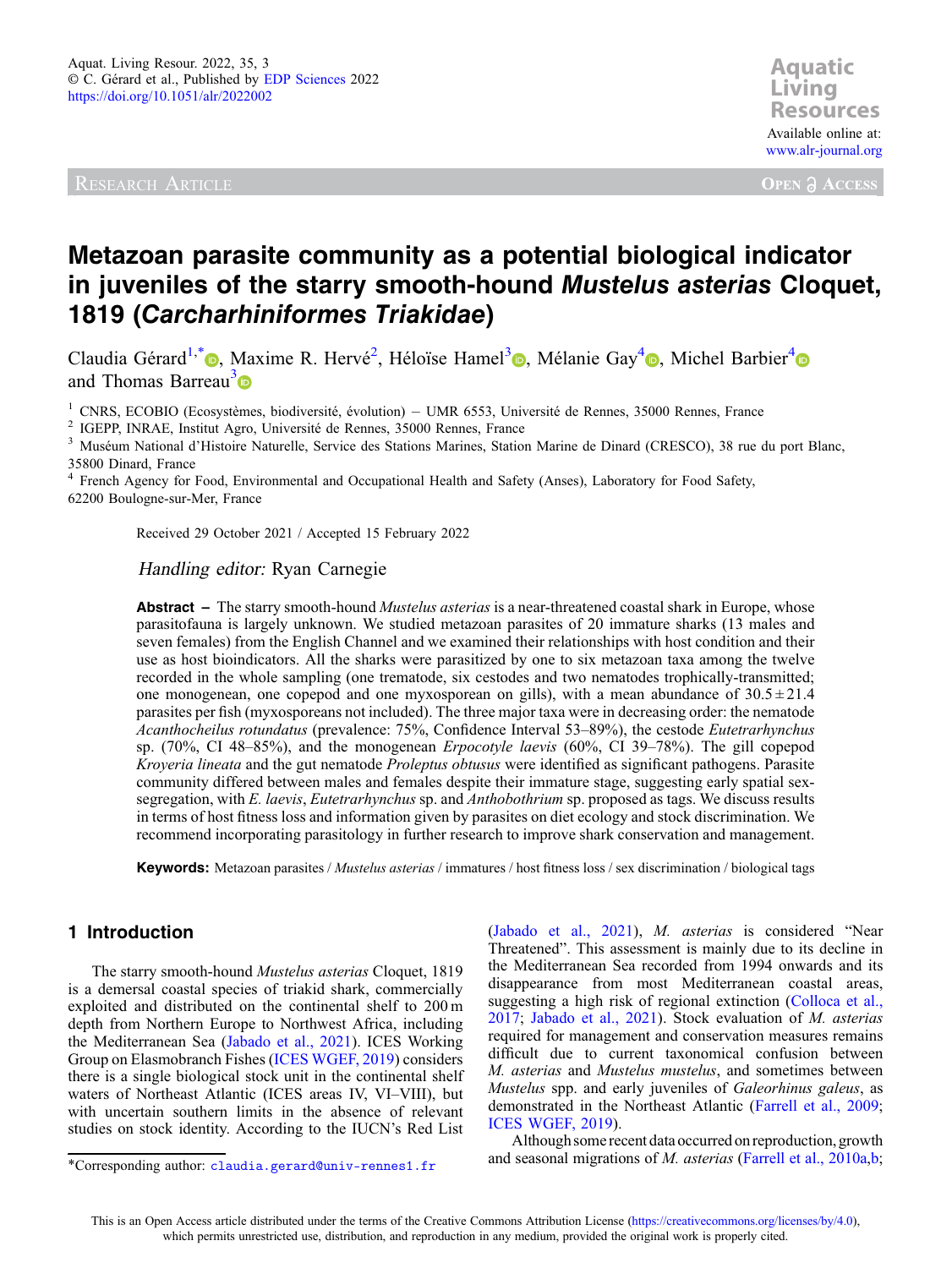

Fig. 1. Geographical position of the three ICES areas in the North-East Atlantic where *Mustelus asterias* was caught: VIId (Eastern Channel), VIIe (Western Channel) and VIIf (Bristol Channel).

[McCully Phillips and Ellis, 2015;](#page-13-0) [Brefeld and Meyer, 2018](#page-11-0); [ICES WGEF, 2019](#page-12-0); [Brevé et al., 2016,](#page-11-0) [2020](#page-11-0); Griffi[ths et al.,](#page-12-0) [2020](#page-12-0)), it remains a lack of knowledge on various biological and ecological aspects such as population structure, distribution, and behaviour. Surprisingly, the parasitofauna has received very little attention in previous works on M. asterias, despite parasites are ubiquitous natural stressors of great interest to understand population dynamics and to implement management strategies. Indeed, first, metazoan parasites decrease the host fitness (e.g., lower energy reserves and life traits such as growth and fecundity) and increase the host mortality risk (almost thrice higher for infected hosts compared to uninfected) (e.g., [Thomas et al., 2007;](#page-13-0) [Robar et al., 2010;](#page-13-0) [McElroy and](#page-13-0) [De Buron, 2014;](#page-13-0) [Timi and Poulin, 2020](#page-13-0) for reviews). Second, metazoan parasites influence biotic interactions (e.g., competition, predation) and host responses to other environmental stresses (e.g., overfishing, pollution, and degradation of marine habitat), reducing animal health in myriad ways (e.g., [Price et al., 1986;](#page-13-0) [Marcogliese and Pietrock, 2011;](#page-12-0) [Frainer](#page-12-0) [et al., 2018;](#page-12-0) [Timi and Poulin, 2020](#page-13-0) for reviews). Third, metazoan parasites such as helminths may provide perspective on the biology of their hosts (e.g., diet, habitat use, movements, stock discrimination), environmental pollution (e.g., heavy metals), and on free-living biodiversity, as shown by their increasingly use as bioindicators (e.g., [MacKenzie, 2002](#page-12-0); [Marcogliese, 2005;](#page-12-0) [De Buron et al., 2009](#page-11-0); [Catalano et al., 2014](#page-11-0); [Timi and Poulin, 2020](#page-13-0) for reviews).

To date, the parasitofauna of M. asterias is poorly known, especially in case of immature sharks, and data have been scarcely and scattered published [e.g., a parasitological study on three females of M. asterias among other shark species in Ireland ([Henderson et al., 2003\)](#page-12-0); a phylogenetic study on cestodes of triakids including 11 specimens of M. asterias from the North Sea ([Bernot et al., 2016\)](#page-11-0)].

In this context and to address this knowledge gap, we have investigated the metazoan parasites of M. asterias juveniles sampled in the English Channel, an important fishing ground of Northeast Atlantic. Our aims were: (i) to describe the community of metazoan parasites in M. asterias; (ii) to study the relationships between parasite occurrence and M. asterias health using two condition indices (hepato-somatic ratio, Fulton's K) as proxies of fitness ([Bolger and Connolly, 1989;](#page-11-0) [Lloret et al., 2012](#page-12-0); [Gérard et al., 2017;](#page-12-0) [Silva et al., 2017;](#page-13-0) [Ryberg et al., 2020](#page-13-0)); (iii) to examine the potential use of metazoan parasites as host bioindicators.

## 2 Material and methods

#### 2.1 Study-sites and fish samplings

Twenty immature starry smooth-hounds were caught in 2018 by professional fishermen in the Northeast Atlantic in three ICES areas, respectively VIId (Eastern Channel = one individual in September 2018), VIIe (Western Channel = 15 in January 2018) and VIIf (Bristol Channel = four in March 2018) (Fig. 1).

#### 2.2 Fish measurements

We measured total mass (TM in g) and total length (TL in cm) of each fish, then we determined the sex and assessed the immaturity stage [\(McCully Phillips and Ellis, 2015](#page-13-0)). Upon dissection, we recorded liver mass (LM in g) and eviscerated mass of each fish (EM in g). We calculated two indices of body condition as proxies of fitness: Hepato-Somatic Index (HSI)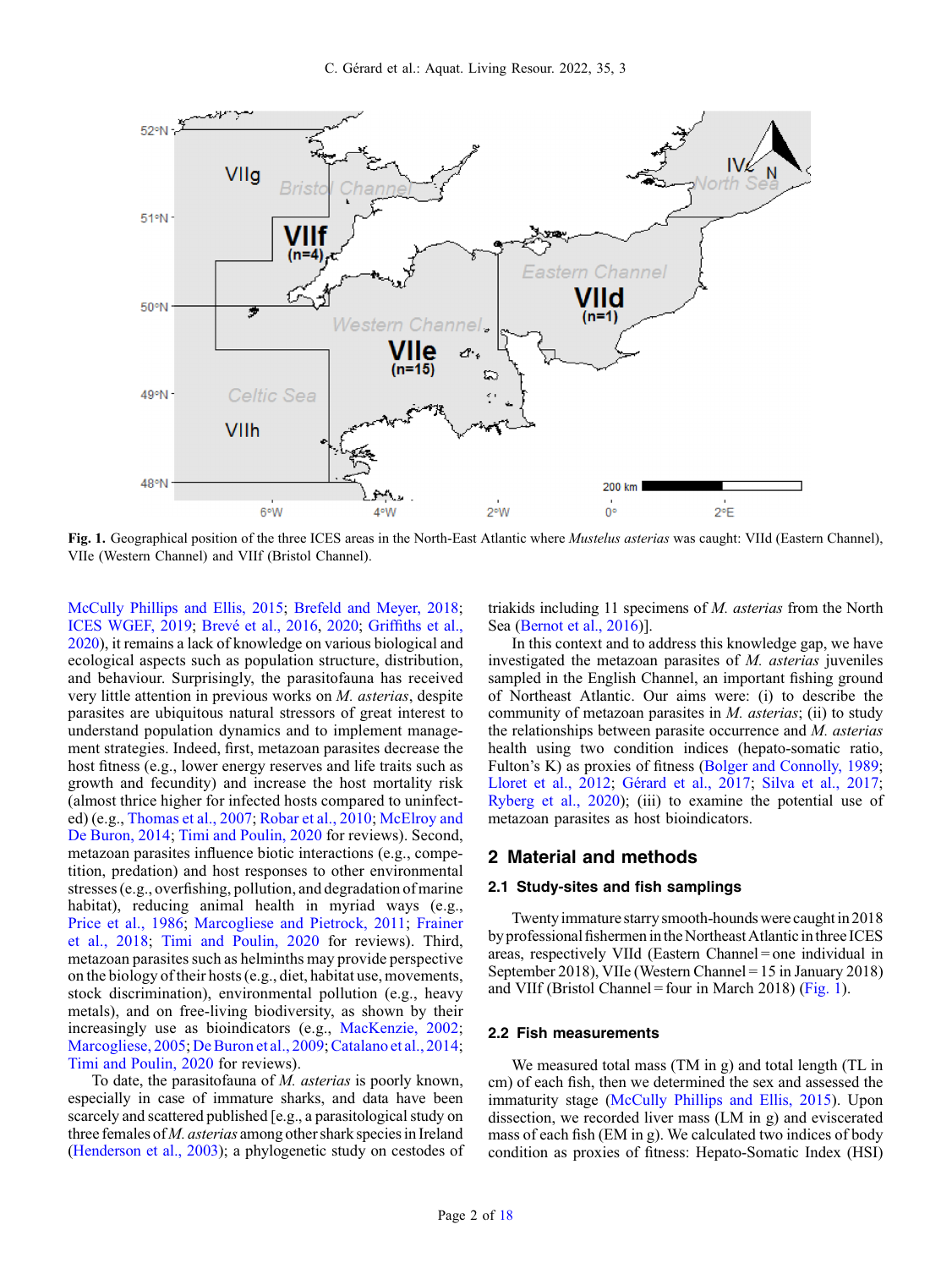and Fulton's K (K) ([Bolger and Connolly, 1989](#page-11-0); [Lloret et al.,](#page-12-0) [2012](#page-12-0); [Gérard et al., 2017](#page-12-0); [Silva et al., 2017;](#page-13-0) [Ryberg et al., 2020](#page-13-0)). For both indices, we used the eviscerated mass to avoid bias due to the mass of parasites and gut contents [\(Lagrue and Poulin,](#page-12-0) [2015](#page-12-0)) as follows: HSI =  $(LM/EM) \times 100$  and  $\overline{K} = 10^5$  EM/TL<sup>3</sup>. We chose HSI to evaluate host condition because the liver of elasmobranchs is the main lipid storage site and a major site of lipid synthesis ([Speers-Roesch and Treberg, 2010](#page-13-0) for review). We selected K among the primary condition factors based on length-mass relationships because of the quasi-isometric lengthweight growth of *M. asterias* ([Bolger and Connolly, 1989](#page-11-0); [Silva et al., 2013](#page-13-0)), and because K has previously been documented to be the best predictor of parasite load in Lepomis macrochirus (Centrarchidae) [\(Neff and Cargnelli, 2004](#page-13-0)).

#### 2.3 Parasitological research

All the fish were frozen before the search for metazoan parasites. The following organs and tissues: eyes, skin, muscles, gills, heart, digestive tract, liver, and body cavity were meticulously dissected under a binocular stereomicroscope. Excepted for Myxozoa (myxosporean cysts), all the 609 metazoan parasites found were numbered per organ and per fish, and then morphologically identified. Morphological identification referred to [Price \(1942\)](#page-13-0) for Monogenea; [Curran](#page-11-0) [and Overstreet \(2000\)](#page-11-0) and [Gibson et al. \(2001\)](#page-12-0) for Digenea; [Barker et al. \(1984\),](#page-11-0) [Khalil et al. \(1994\)](#page-12-0), [Ruhnke \(2011\)](#page-13-0), [Palm](#page-13-0) [and Walter \(2000\),](#page-13-0) [Ruhnke and Caira \(2009\),](#page-13-0) [Schaeffner \(2014\)](#page-13-0) and [Bernot et al. \(2016\)](#page-11-0) for Cestoda; [Petter et al. \(1991\)](#page-13-0), [Moravec](#page-13-0) [et al. \(2002\)](#page-13-0) and [Anderson et al. \(2009\)](#page-11-0) for Nematoda; [Lom and](#page-12-0) [Dyková \(2006\)](#page-12-0) for Myxozoa; and [Isawa \(2008\)](#page-12-0) for Copepoda.

Some nematode specimens (i.e., Achanthocheilus rotundatus and Proleptus obtusus) were preserved in 70% ethanol for molecular identification to validate morphological identification (see below).

The parasitological parameters used to describe the parasite community structure were: prevalence (P, number of hosts infected with a particular parasite taxon divided by the number of hosts examined), taxa richness (R, number of parasite taxa infecting a host species), abundance (A, number of individuals of a particular parasite taxon divided by the total number of hosts, infected plus uninfected), and intensity (I, number of individuals of a particular parasite taxon divided by the number of infected hosts) [\(Bush et al., 1997](#page-11-0)).

## 2.4 Molecular identification of nematodes via DNA sequencing

The DNA of each individual parasite was extracted using Wizard® Genomic DNA Purification Kit (Promega) following manufacturer's instructions after grinding of the parasite with a sterile piston pellet. DNA was kept at  $-20^{\circ}$ C until used. The 18S rDNA partial gene (18S) was amplified using the primers 18SF (5'-CGCGAATRGCTCATTACAACAGC-3') and 18SR (5'-GGGCGGTATCTGATCGCC-3') as described in [Floyd](#page-12-0) [et al. \(2005\)](#page-12-0), with an initial denaturation of 15 min at 95 °C, 40 cycles of 94 °C for 30 s, 55 °C for 40 s and 68 °C for 1 min 30s and a final elongation step of 10 min at 68 °C. The amplification of the nuclear rDNA region comprising ITS-1, 5.8S, and ITS-2 sequences was carried out with the primers A (5'-GTCGAATTCGTAGGTGAACCTGCGGAAGGAT-3') and B (5'-CCGATCCGAATCCTGGTTA-GTTTCTTTTCCT-3') as described in D'[Amelio et al. \(2000\).](#page-11-0) The amplification of the nuclear rDNA ITS-2 region was carried out with the primers XZ1F (5'-ATTGCGCCATCGGGTTCATTCC-3') and NC2 R (5'-TTAGTTTCTTTTCCTCCGCT-3') as describedin[Zhu et al.](#page-13-0) [\(2000\)](#page-13-0). Automated DNA sequencing was performed by Genoscreen (Lille, France), and then sequences were analyzed using BioEdit software to obtain consensus sequences from forward and reverse sequences. They were subsequently compared with available 18S or ITS sequences of nematode species by GenBank Blast software (Basic Local Alignment Search Tool) ([Altschul et al., 1997](#page-11-0)).

#### 2.5 Statistical analysis

Throughout the following sections, data are reported as means followed by 95% confidence interval (CI). For prevalence, 95% CI was calculated using the score method ([Newcombe, 1998\)](#page-13-0). All statistical analyses were performed with the R software v. 4.0.2 [\(R Core Team, 2020\)](#page-13-0).

Prevalence was compared between parasite taxa using a likelihood ratio test (LRTest) applied to a Generalized Linear Model (GLM, distribution: binomial, link function: logit) including the parasite taxon and the shark individual as independent variables. Pairwise comparisons of estimated marginal means (EMMeans) were subsequently performed using the 'emmeans' R package [\(Lenth, 2021\)](#page-12-0), with P-values adjusted using the false discovery rate correction [\(Benjamini](#page-11-0) [and Hochberg, 1995](#page-11-0)). The same approach was used to analyse abundance data (GLM distribution: negative binomial, link function: log) and intensity data (GLM with parasite taxon as only independent variable, distribution: negative binomial, link function: log).

Condition parameters were compared between host sexes using both a multivariate approach (redundancy analysis (RDA) on centred and scaled data, and associated permutation test with 9999 permutations; 'vegan' R package ([Oksanen](#page-13-0) [et al., 2020](#page-13-0))) and a univariate approach (t test for each parameter). The same procedure was used to compare the parasite community (parasite taxa with prevalence  $>5\%$  only) between host sexes (presence-absence data: RDA on Hellinger-transformed data [\(Legendre and Gallagher, 2001](#page-12-0)) and univariate LRTests on GLMs (distribution: binomial, link function: logit); abundance data: RDA on Hellinger-transformed data and univariate F tests on GLMs (distribution: quasi-Poisson, link function: log)). Total parasite abundance and taxa richness (both including all parasite taxa) were compared between sexes using LRTests based on GLMs (distribution: negative binomial and Poisson respectively, link function: log in both models).

Relationships between the parasitofauna and host condition parameters were assessed using F tests on LMs. For each condition parameter, two models were built per parasite taxon (taxa with prevalence  $>5\%$  only): one relating the presence of the parasite (binary factor) to the condition parameter and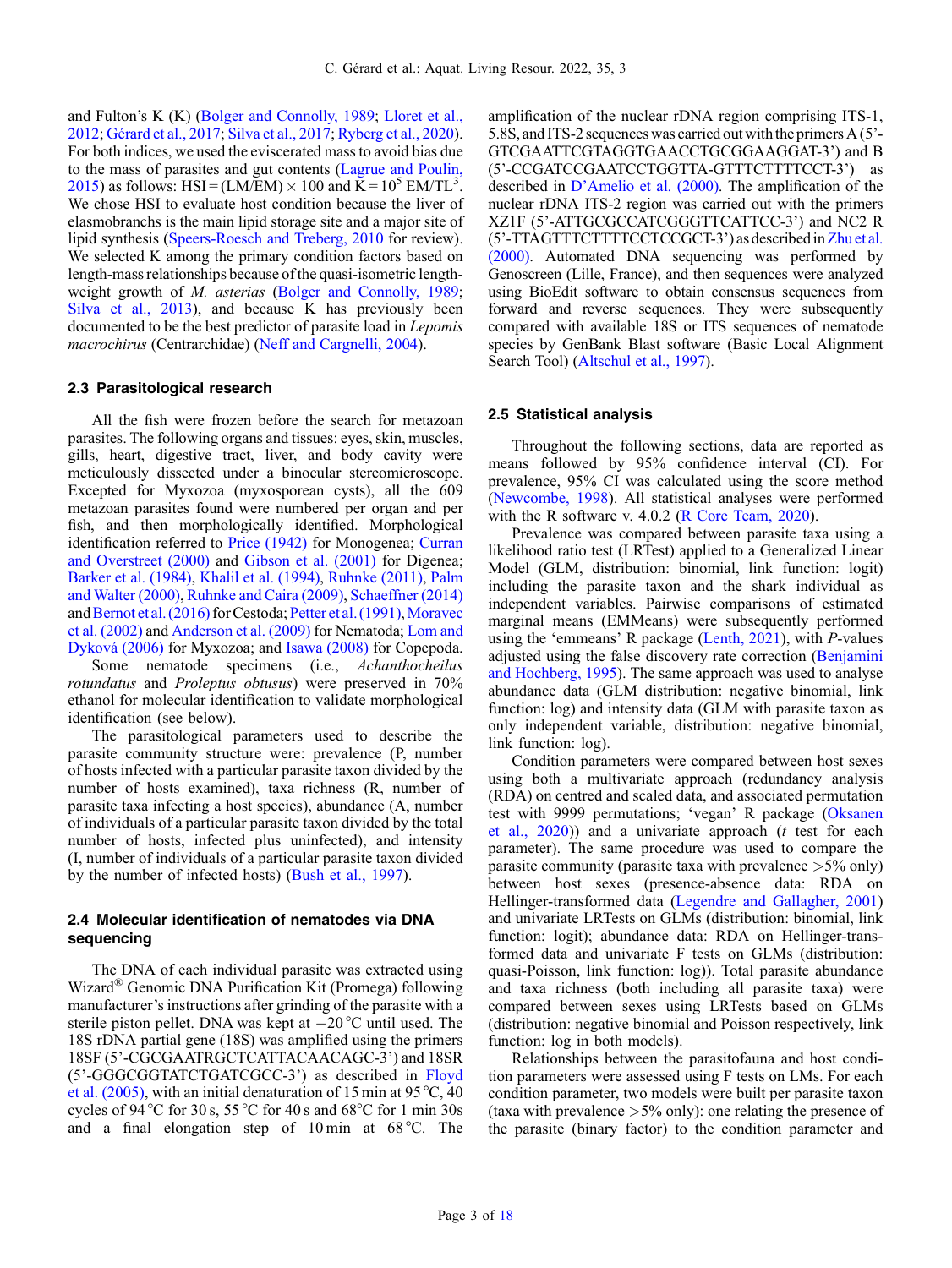<span id="page-3-0"></span>

| <b>Table 1.</b> Prevalence (P $\pm$ CI %), mean abundance (A $\pm$ CI) and mean intensity (I $\pm$ CI) of metazoan parasites in 20 immatures of <i>Mustelus</i> |
|-----------------------------------------------------------------------------------------------------------------------------------------------------------------|
| <i>asterias</i> , and ecological parameters: ICES area, microhabitat (MH) and infection pathway according to Joyeux and Baer (1936), Dogiel et al.              |
| (1958), Diaz (1971), Gibson and Bray (1977), Caira and Ruhnke (1991), Pascual et al. (1996), Palm and Walter (2000), Lom and Dyková (2006),                     |
| Moravec (2007), Isawa (2008), Jensen and Bullard (2010) and Tedesco et al. (2020a). Different letters (a, b, c, d) indicate statistically significant           |
| differences between parasite taxa for each parasitological descriptor $(P, A \text{ and } I)$ . ES=esophagous-stomach, D=duodenum, G=gills,                     |
| $SV$ = spiral valve, $HI$ = intermediate host. Myxosporeans were not numbered.                                                                                  |

| Parasite taxa                         | Area        | MH        | $P \pm CI$ %                                          | $A \pm CI$                    | $I \pm CI$                | Range          | Infection pathway                                           |
|---------------------------------------|-------------|-----------|-------------------------------------------------------|-------------------------------|---------------------------|----------------|-------------------------------------------------------------|
| Myxozoa<br>Unidentified Myxosporea    | VIIe        | G         | 30.0 $(14.5-51.9)^{bc}$ –                             |                               |                           |                | Random contact with<br>spores                               |
| Monogena<br>Erpocotyle laevis         | VIIdef G    |           | 60.0 $(38.7-78.1)^{ab}$ 3.55 $\pm$ 2.83 <sup>ab</sup> |                               | $5.92 \pm 4.41^b$         | $1 - 26$       | Active attachment on gill<br>lamellae                       |
| Digenea<br>Ptychogonimus megastomum   | VIIe        | ES        | 20.0 $(8.1 - 41.6)^c$                                 | $1.20 \pm 1.33$ <sup>bc</sup> | $6.00 \pm 5.52^b$         | $3 - 11$       | HI Ingestion (crabs, e.g.,<br>Portunus)                     |
| Cestoda<br>Anthobothrium sp.          | VIIdef SV   |           | 30.0 $(14.5-51.9)^{bc}$                               | $1.85 \pm 2.23$ <sup>bc</sup> | $6.17 \pm 7.54^b$         | $1 - 20$       | HI Ingestion (teleosts and<br>cephalopods)                  |
| Eutetrarhynchus sp.                   | VIIdef      | <b>SV</b> | 70.0 $(48.1 - 85.5)^a$                                | $3.35 \pm 2.20^{ab}$          | $4.79 \pm 2.81^b$         | $1 - 20$       | HI Ingestion (crabs,                                        |
| Heteronybelinia robusta               | VIIe        | <b>SV</b> | 5.0 $(0.9-23.6)^c$                                    | $0.10 \pm 0.21$ <sup>d</sup>  | 2.00 <sup>ab</sup>        | $\overline{2}$ | pagures) <sup>†</sup><br>HI Ingestion (various<br>teleosts) |
| Orygmatobothrium sp.                  | VIIe        | <b>SV</b> | 5.0 $(0.9-23.6)^c$                                    | $0.05 \pm 0.10^d$             | 1.00 <sup>b</sup>         | 1              | HI Ingestion (octopod                                       |
| Phyllobothrium sp.                    | VIIe        | SV        | 5.0 $(0.9-23.6)^c$                                    | $0.05 \pm 0.10^d$             | 1.00 <sup>b</sup>         | $\mathbf{1}$   | Eledone)<br>HI Ingestion (various<br>cephalopods)           |
| Symcallio leuckarti                   | VIIe        | <b>SV</b> | 5.0 $(0.9-23.6)^{\circ}$                              | $0.05 \pm 0.10^d$             | 1.00 <sup>b</sup>         | $\mathbf{1}$   | HI Ingestion (probably                                      |
| Nematoda<br>Acanthocheilus rotundatus | VIIdef ES,D |           | 75.0 $(53.1 - 88.8)^a$                                | $4.40 \pm 2.12^a$             | $5.87 \pm 2.34^b$         | $1 - 13$       | pagures and crabs)<br>HI Ingestion (Pagurus                 |
| Proleptus obtusus                     | VIIdef ES   |           | 15.0 $(5.2 - 36.0)^c$                                 | $1.45 \pm 2.71$ <sup>cd</sup> | $9.67 \pm 25.99^{ab}$     | $1 - 26$       | prideauxi)<br>HI ingestion (crabs,<br>pagures)‡             |
| Copepoda<br>Kroyeria lineata          | VIIe        | G         | 35.0 $(18.1 - 56.7)^{bc}$                             | $14.40 \pm 18.69^{ab}$        | $41.14 \pm 55.79^{\circ}$ | $1 - 155$      | Active attachment on gill<br>lamellae                       |

†Cancer pagurus, Carcinus maenas, Liocarcinus depurator, Hyas araneus, Pachygrapsus marmoratus, Inachus dorsettensis, Macropodia longirostris, Eupagurus bernhardus ([Joyeux and Baer, 1936;](#page-12-0) Dogiel et al., 1958).

‡Carcinus maenas, Eupagurus bernhardus, Hyas araneus, Pachygrapsus marmoratus ([Moravec, 2007\)](#page-13-0).

another one relating the abundance of the parasite to the condition parameter. The effect of the total parasite abundance was also assessed in the same way. The whole procedure was repeated for all host individuals, males only and females only.

Differences were considered statistically significant at  $P < 0.05$ .

# 3 Results

## 3.1 Metazoan parasite community of M. asterias juveniles

Each immature specimen of M. asterias was infected (total prevalence of 100%; CI 84–100%) by one to six metazoan parasite taxa among the 12 identified in the whole sampling (Tab. 1). The mean number of parasite taxa per fish was  $3.55 \pm 0.70$  (range: 1–6) and the mean total abundance (= mean total intensity) of parasites (Myxozoa excluded) was  $30.45 \pm 21.36$  parasites per fish (range: 1–170).

Parasites were mainly recorded in the digestive tract, i.e., nine gastro-intestinal helminth taxa in 19 fish, with a prevalence of 95% (CI 76–99%) and a mean intensity of  $13.16 \pm 5.09$  helminths per fish (Tab. 1). In a lesser extent, parasites occurred on the gills, i.e., three taxa in 13 fish, with a prevalence of  $65\%$  (CI 43–82%) (Tab. 1). The other organs examined (eyes, skin, muscles, heart, liver, and body cavity) were not found infected.

Among the 12 parasite taxa recorded, helminths were the best represented (10 taxa among them six cestodes), in contrast with crustaceans (one copepod species) and Myxozoa (one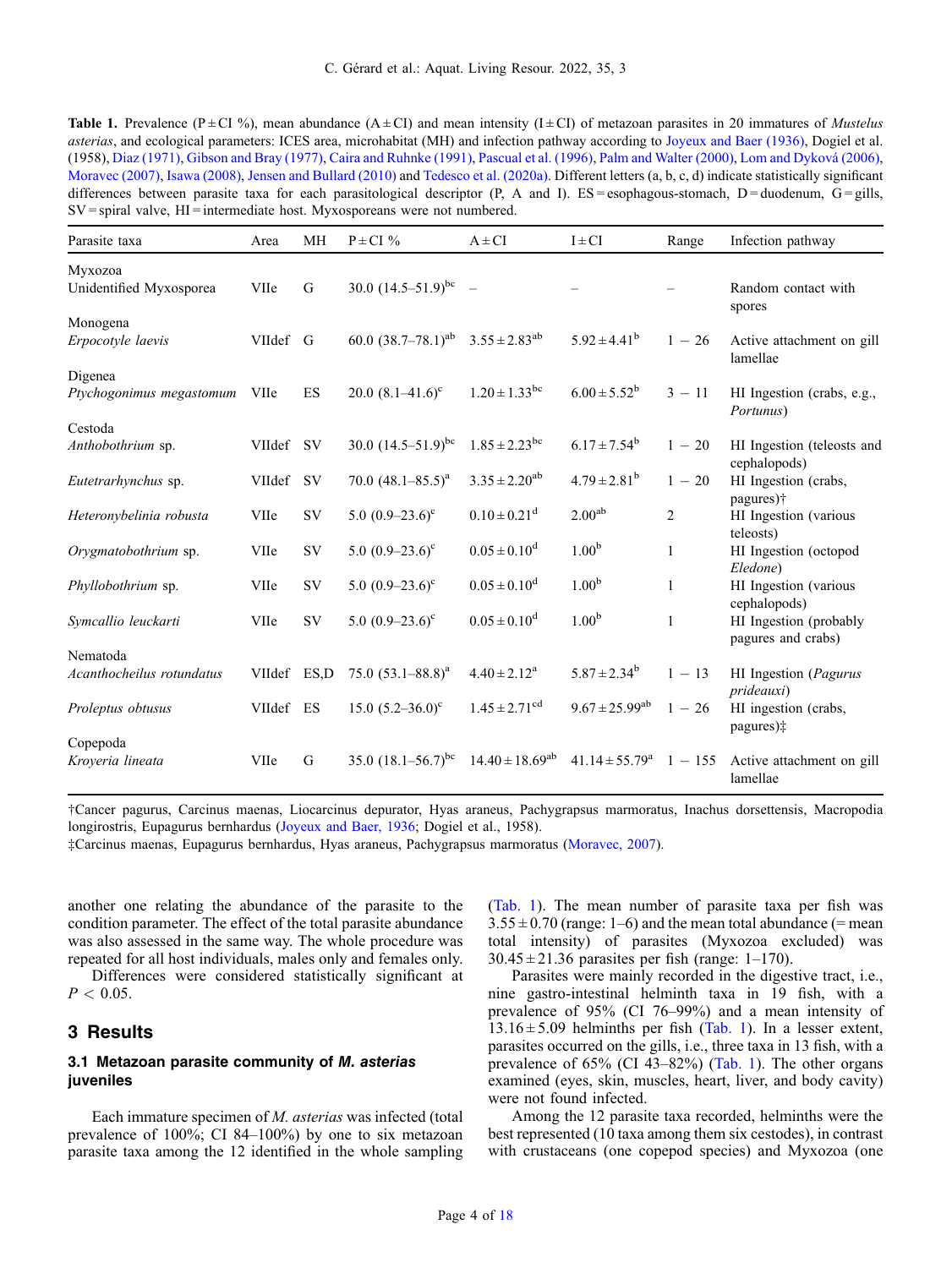myxosporean taxon) ([Tab. 1](#page-3-0)). At least one helminth taxon was recorded in each specimen of M. asterias (helminth prevalence of 100%; CI 84–100%) with a mean of  $16.05 \pm 6.37$  helminths per fish, and in total, 80% (CI 58–92%) of the sharks harboured a mean of  $6.81 \pm 2.93$  cestodes in their spiral valve.

Prevalences, mean abundances and intensities significantly varied between parasite taxa ( $\chi^2$  = 82.416, 98.795 and 53.309 respectively, df = 11, 10 and 10 respectively, all  $P < 0.001$ ) ([Tab. 1](#page-3-0)). The three major parasite taxa were in decreasing order (prevalence value in parenthesis): the nematode Acanthocheilus  $rotundatus$  (75%, CI 53–89%), then the cestode Eutetrarhynchus sp. (70%, CI 48–85%), both in the digestive tract, and the monogenean Erpocotyle laevis (60%, CI 39–78%) on the gills. All these highly prevalent taxa were recorded in the three ICES areas [\(Tab. 1](#page-3-0)). Five other parasite taxa had intermediate prevalence (15–35%); among them, the copepode Kroyeria lineata (35%, CI 18–57%) on the gills, characterized by a significantly much higher mean intensity  $(41.14 \pm 55.79)$ , up to 155 parasites per fish) compared to all other parasite taxa ([Tab. 1](#page-3-0)). The four last taxa (cestodes in the spiral valve) were rare with only one specimen of *M. asterias* found infected in VIIe ICES area [\(Tab. 1\)](#page-3-0).

Among the 97 isolated nematodes from 13 immature starry smooth-hounds, 27 individuals were molecularly identified, i.e., 20 A. rotundatus and seven Proleptus sp. (P. obtusus according to morphology, not confirmed by molecular analysis due to the absence of reference sequence of this species) ([Tab. 2\)](#page-5-0). Individual 18S sequences had an identity percentage with sequences present in National Center for Biological Information above 99.8% and 99.6% respectively for A. *rotundatus* and *Proleptus* sp. [\(Tab. 2\)](#page-5-0). For three A. rotundatus individuals, identification was also confirmed by ITS2 sequences with identity percentage above 99.6%. Percentage of coverage was always at least 96% whatever sequences. All the sequences generated in this study were deposited in GenBank (accession numbers OM177246- OM177262, OM177185-OM177187 and OM200080- OM200086).

#### 3.2 Parasites as potential biological indicators

All the 20 specimens of *M. asterias* were immature based on their size ([Tab. 3](#page-6-0)) and comprised seven females and 13 males. Despite the relatively low and unbalanced sample size between females and males, no significant differences occurred between sexes in total mass, total length and body condition indices HSI and K (RDA:  $F = 1.250$ ,  $P = 0.299$ ; t tests:  $t = 0.679$ , 0.277, 1.883 and 1.128 respectively, all df = 18,  $P \ge 0.076$ ), as well as in total parasite abundance  $(\chi^2 = 0.814, df = 1, P = 0.367)$  and number of parasite taxa ( $\chi^2$  = 0.215, df = 1, P = 0.643) ([Tab. 3\)](#page-6-0). Except the four rare taxa of cestodes found in a single host individual, females and males harboured the same taxa of metazoan parasites (eight in common) ([Tab. 4](#page-6-0)). However, the parasitic assemblage significantly differed between sexes in terms of prevalences ( $F = 2.914$ ,  $P = 0.007$ ) and abundances ( $F = 3.018$ ,  $P=0.011$ ) ([Tab. 4,](#page-6-0) [Fig. 2\)](#page-7-0). In particular, the cestode Eutetrarhynchus sp. was clearly both more prevalent and more abundant in males than in females, whereas the gill monogenean E. laevis and the cestode Anthobothrium sp. were significantly more abundant in females than in males [\(Tab. 4](#page-6-0), [Fig. 2](#page-7-0), and Tab. S1). The prevalence of E. laevis tended also to be higher in females than in males ([Fig. 2](#page-7-0)a).

#### 3.3 Parasites and host condition

When considering the total number of metazoan parasites, no significant relationship was detected between the parasite abundance and the total length, total mass or condition indices (HSI and K) of M. asterias, whatever taking or not into account the sex ([Fig. 3,](#page-8-0) Tabs. S2–S7). However, some relationships were significant when considering parasite taxa separately  $(Fig. 3, \text{Tabs. } S2-S7)$  $(Fig. 3, \text{Tabs. } S2-S7)$  $(Fig. 3, \text{Tabs. } S2-S7)$ . Indeed, the abundance of the nematode P. obtusus was negatively related to K considering all individuals or males only (not females); and for males only, the prevalence of P. obtusus was negatively related to the total length and total mass ([Figs. 3](#page-8-0)A and [3B](#page-8-0)). A negative relationship was also found for males only between the prevalence of the copepod K. lineata and K ([Fig. 3](#page-8-0)B). On the contrary, positive relationships occurred between gill myxosporean prevalence and HSI considering all individuals ([Fig. 3\)](#page-8-0), and for females only, between the prevalence of the nematode A. rotundatus and total mass, and between its abundance and both total length and total mass ([Fig. 3C](#page-8-0)). Finally, considering all individuals, contrasting relationships occurred for the monogenean E. laevis: its prevalence was negatively related to total length whereas its abundance was positively related to HSI ([Fig. 3](#page-8-0)A).

## 4 Discussion

## 4.1 Metazoan parasite community of M. asterias juveniles

Our study demonstrates for the first time the importance to take into account the parasitofauna of M. asterias in further investigations since all the specimens were infected despite their immature stage [\(McCully Phillips and Ellis, 2015](#page-13-0)) and the relatively low sample size of 20 individuals. It is worthy to note that both parasitic load and diversity are expected to be greater for adults (vs immatures) of M. asterias, based on the increasing probability of meeting parasites with age ([Polyanski, 1958](#page-13-0)) and the strong positive correlation between maximum parasite biomass and host mass ([Poulin and George-Nascimento, 2007\)](#page-13-0).

In total, we recorded 12 metazoan parasite taxa (one monogenean, one trematode, six cestodes, two nematodes, one copepod, and one myxosporean) in immature sharks ([Tab. 1](#page-3-0)). Among them, seven taxa were already described in adults of M. asterias, i.e., K. lineata, E. laevis, Anthobothrium sp., Proleptus sp. ([Henderson et al., 2003](#page-12-0)); Heteronybelinia robusta ([Palm and Walter, 2000](#page-13-0)); Phyllobothrium sp. [\(Ruhnke, 2011\)](#page-13-0); Symcallio leuckarti [\(Bernot et al., 2016](#page-11-0)). The other parasite taxa are a priori new records for M. asterias, previously registered in the closely related M. mustelus (Acanthocheilus rotundatus, Eutetrarhynchus sp., Ptychogonimus megastomum)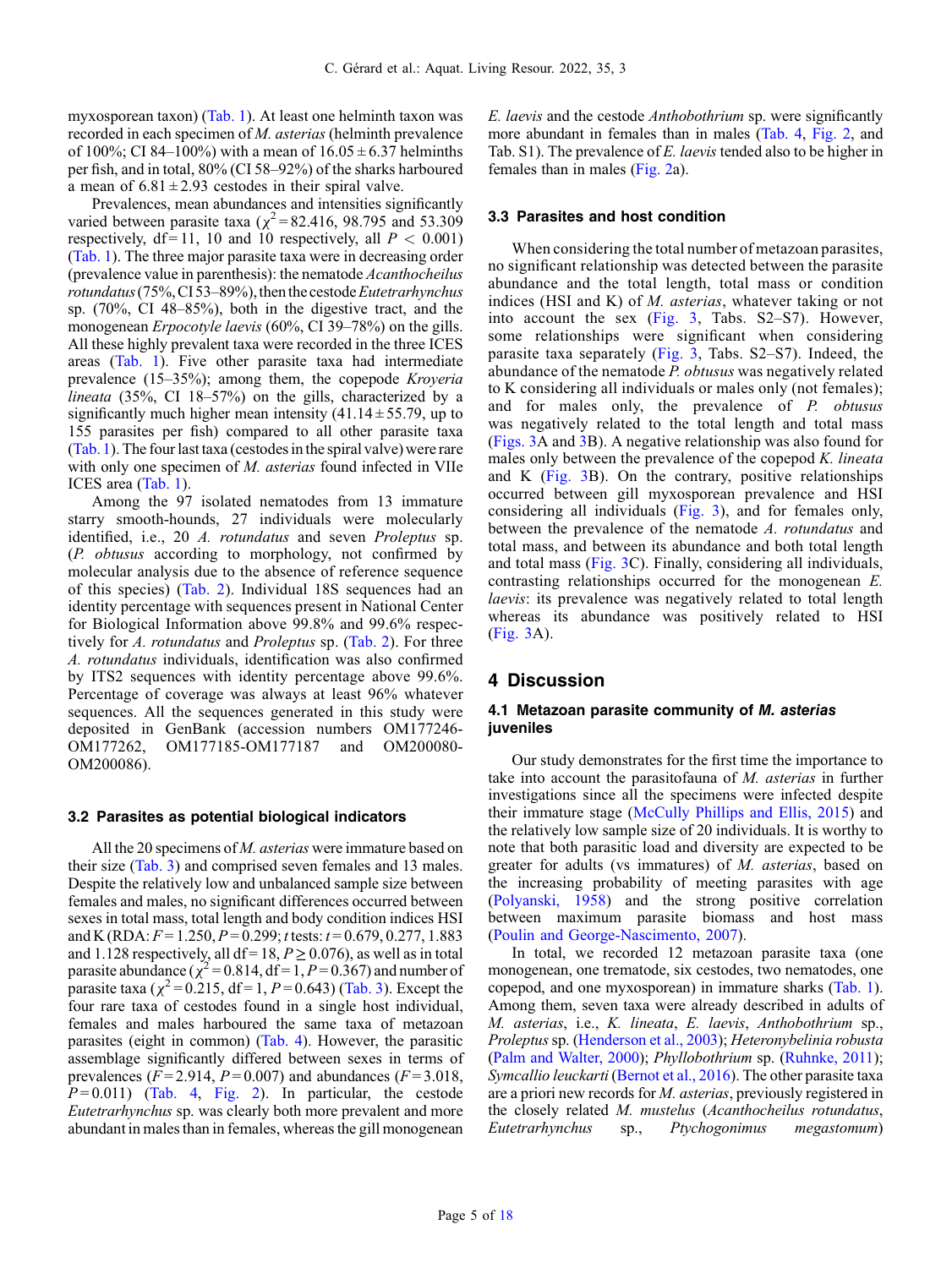<span id="page-5-0"></span>

|               | Present study samples |            |                 |                           |                   | <b>BLAST</b> results |                         |                          |
|---------------|-----------------------|------------|-----------------|---------------------------|-------------------|----------------------|-------------------------|--------------------------|
| Sequence      | GenBank Reference     | Length     | Target          | Identification            | GenBank reference | Identity percentage  | Query coverage          | References               |
| $MA-10-ES-04$ | OM177246              | 656        |                 | Acanthocheilus rotundatus | MF072699.         | $\approx$            | $\infty$                | $Li$ et al., $2018$      |
| MA-11-ES-13   | OM177247              | 656        | 88              | Acanthocheilus rotundatus | MF072699.         | $\overline{00}$      | $\epsilon$              | Li et al.,               |
| $MA-1-ES-02$  | OM177248              | 656        | 8 <sub>8</sub>  | Acanthocheilus rotundatus | MF072699.         | $\overline{0}$       | $\epsilon$              | 2018<br>Li et al.,       |
| MA-1-ES-03    | OM177249              | 650        | 8S              | Acanthocheilus rotundatus | MF072699.         | $\approx$            | $\epsilon$              | 2018<br>Li et al.,       |
| $MA-1-ES-04$  | <b>OM177250</b>       | 657        | <u>88</u>       | Acanthocheilus rotundatus | MF072699.         | 99.85                | $\epsilon$              | 2018<br>al.,<br>Li et    |
| MA-1-ES-05    | <b>DM17725</b>        | 665        | 8 <sub>S</sub>  | Acanthocheilus rotundatus | MF072699.         | $\overline{00}$      | $\epsilon$              | 2018<br>Li et al.,       |
| $MA-1-D-04$   | OM177252              | 656        | $\frac{8}{8}$   | Acanthocheilus rotundatus | MF072699.         | $\overline{00}$      | $\overline{8}$          | 2018<br>Li et al.,       |
| $MA-2-ES-0$   | DM177253              | 664        | $\frac{8}{8}$   | Acanthocheilus rotundatus | MF072699.         | 99.85<br>100         | $\overline{8}$          | 2018<br>Li et al.,       |
| MA-3-ES-0     | OM177254              | 660        | $\frac{8}{8}$   | Acanthocheilus rotundatus | MF072699.         |                      | $\epsilon$              | 2018<br>Li et al.,       |
| $MA-11-ES-04$ | <b>OM177255</b>       |            | 88              | Acanthocheilus rotundatus | MF072699.         | $\overline{0}$       | $\overline{\mathsf{S}}$ | 2018<br>Li et al.,       |
| MA-11-ES-16   | OM177256              | 655<br>667 | $\frac{8}{8}$   | Acanthocheilus rotundatus | MF072699.         | 100                  | $\overline{8}$          | 2018<br>Li et al.,       |
| MA-11-ES-18   | <b>DM177257</b>       | 656        | 8S              | Acanthocheilus rotundatus | MF072699.         | 99.85                | $\overline{8}$          | 2018<br>Li et al.,       |
| $MA-11-ES-19$ | <b>DM177258</b>       | 663        | 8 <sub>8</sub>  | Acanthocheilus rotundatus | MF072699.         | $\overline{0}$       | $\Xi$                   | 2018<br>Li et al.,       |
| MA-11-ES-20   | <b>DM177259</b>       | 656        | 18S             | Acanthocheilus rotundatus | MF072699.         | $\geq$               | $\overline{8}$          | 2018<br>Li et al.,       |
| MA-11-ES-2    | DM177260              | 663<br>63  | 8 <sub>8</sub>  | Acanthocheilus rotundatus | MF072699.         | $\overline{0}$       | $\overline{0}$          | 2018<br>Li et al.,       |
| $MA-11-D-02$  | OM17726               |            | 8 <sub>S</sub>  | Acanthocheilus rotundatus | MF072699.         | $\geq$               | $\approx$               | Li et al., 2018          |
| MA-19-ES-03   | OM177262              |            | 88              | Acanthocheilus rotundatus | MF072699.         | 100                  | $\approx$               | $Li$ et al., $2018$      |
| $MA-I-D-3$    | DM177185              | \$77.758   | TS2             | Acanthocheilus rotundatus | MT967229.         | 99.67                | 96                      | Tedesco et al., 2020b    |
| MA-3-ES-2     | <b>DM177186</b>       |            | TS <sub>2</sub> | Acanthocheilus rotundatus | MT967229.         | $\overline{00}$      | 96                      | Tedesco et al., 2020b    |
| MA-19-ES-08   | DM177187              |            | TS <sub>2</sub> | Acanthocheilus rotundatus | MT967229.         | $\overline{0}$       | 96                      | 2020b<br>Tedesco et al., |
| $MA-1-ES-$    | <b>DRO002NC</b>       |            | 18 <sub>S</sub> | Proleptus sp.             | IF934733.         | 99.85                | $\approx$               | 2012<br>Laetsch et al.,  |
| $MA-S-ES-$    | DM20008               | 637        | 18S             | Proleptus sp.             | F934733.          | $\overline{0}0$      | $\overline{00}$         | 2012<br>Laetsch et al.,  |
| $MA-S-ES-3$   | DM200082              | 671        | 18 <sub>S</sub> | Proleptus sp.             | F934733.          | 99.85                | $\overline{5}$          | 2012<br>Laetsch et al.,  |
| $MA-11-ES-2$  | <b>E8000ZMC</b>       | 637        | $\frac{8}{8}$   | Proleptus sp.             | F934733.          | $\overline{00}$      | $\overline{8}$          | 2012<br>Laetsch et al.,  |
| $MA-11-ES-3$  | <b>DM200084</b>       | 637        | 88              | Proleptus sp.             | F934733.          | 99.68                | $\overline{5}$          | 2012<br>Laetsch et al.,  |
| MA-11-ES-33   | DM200085              | 674        | $\frac{8}{8}$   | Proleptus sp.             | IF934733.         | 100                  | $\epsilon$              | 2012<br>Laetsch et al.,  |
| MA-12-ES-5    | <b>DM200086</b>       | 570        | 8 <sub>8</sub>  | Proleptus sp.             | IF934733.         | 99.85                | $\Xi$                   | 2012<br>Laetsch et al.,  |

Table 2. Molecular identification of 27 nematodes from Mustelus asterias immatures: comparison of 18S and ITS2 sequences with previously published data in GenBank. fication of 27 nematodes from Mustelus asterias immatures: comparison of 18S and ITS2 sequences with previously published data in GenBank. Table 2. Molecular identi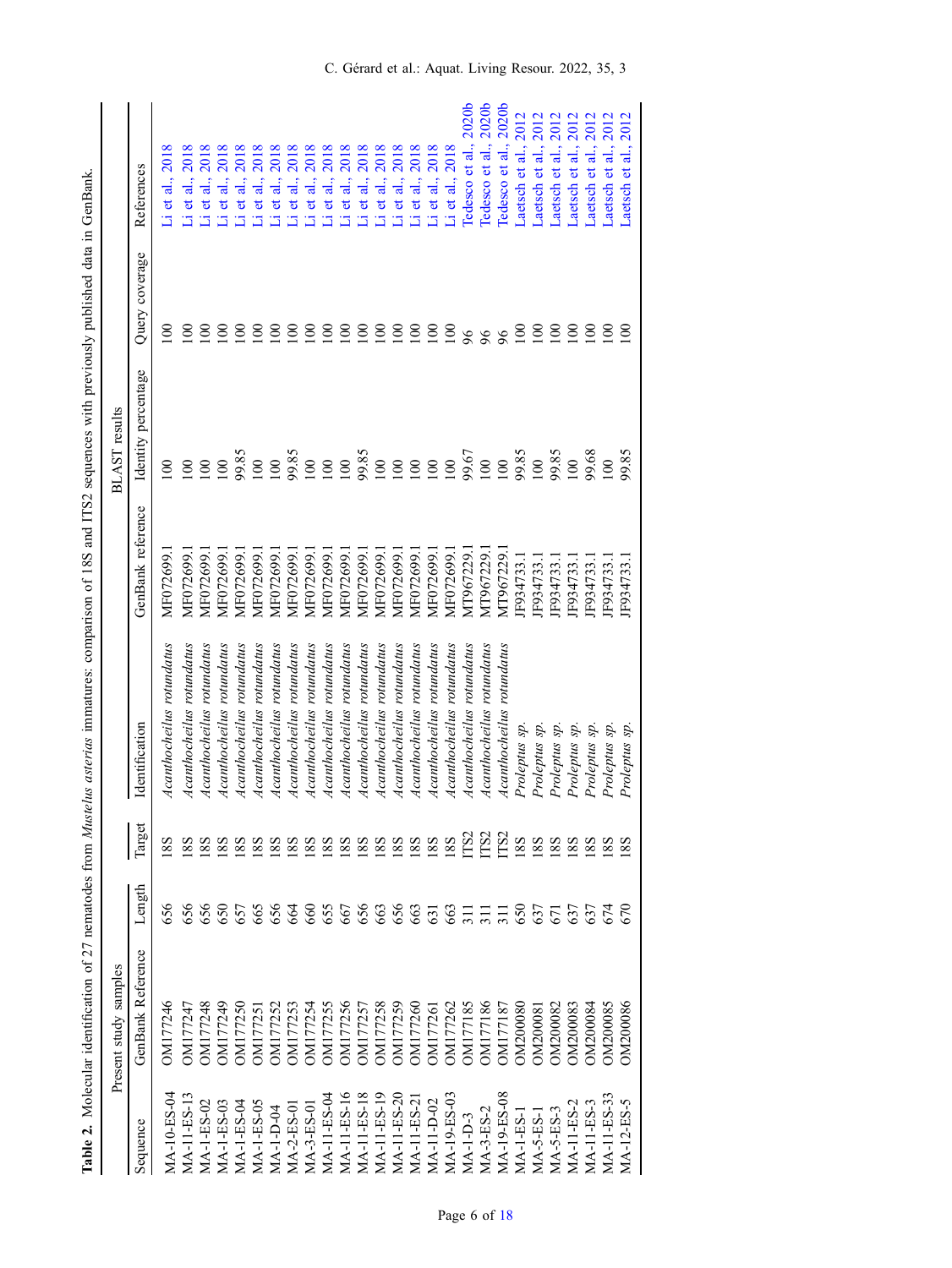<span id="page-6-0"></span>Table 3. Biometrics [total mass (TM, g) and length (TL, cm), body condition indices (Hepato-Somatic Index HSI and Fulton's K)] and parasitological parameters [total prevalence (P, %), mean abundance (A), mean taxa richness (R), and number of metazoan parasite taxa] ( $\pm$  CI) in 20 immatures of M. asterias (7 females and 13 males). Mean abundance of metazoan parasites equals mean intensity because prevalence equals to 100% whatever the sex. No significant differences between sexes occur in biometrics and parasitological parameters.

|             | Females (7)         | Range          | Males $(13)$        | Range          | All sharks          |
|-------------|---------------------|----------------|---------------------|----------------|---------------------|
| TM(g)       | $881.43 \pm 134.90$ | 690–1090       | $834.62 \pm 87.29$  | 580-1040       | $851.00 \pm 67.79$  |
| $TL$ (cm)   | $64.56 \pm 3.56$    | $59.3 - 70.5$  | $64.06 \pm 2.23$    | $55.5 - 67.8$  | $64.24 \pm 1.74$    |
| <b>HSI</b>  | $8.61 \pm 1.34$     | $6.52 - 10.19$ | $7.24 \pm 0.94$     | $5.21 - 11.51$ | $7.72 \pm 0.77$     |
| K           | $263.40 \pm 10.74$  | 245.10-282.94  | $257.44 \pm 6.55$   | 234.99-274.93  | $259.53 \pm 5.31$   |
| $P(\% )$    | $100.0(64.6-100.0)$ |                | $100.0(77.2-100.0)$ |                | $100.0(83.9-100.0)$ |
| A†          | $21.57 \pm 17.94$   | $1 - 50$       | $35.23 \pm 33.01$   | $1 - 170$      | $30.45 \pm 21.36$   |
| R           | $3.29 \pm 1.43$     | $1 - 6$        | $3.69 \pm 0.89$     | $1 - 5$        | $3.55 \pm 0.70$     |
| Taxa number | 9                   |                | 11                  |                | 12                  |

†Myxozoa not included (not numbered).

**Table 4.** Community of metazoan parasites in *Mustelus asterias* according to the sex: total prevalence ( $P \pm CI$ ), mean abundance ( $A \pm CI$ ) and mean intensity  $(I \pm C I)$  of metazoan parasites in immature females (7) and immature males (13). Myxosporeans were not numbered.

|                           |                                                      | Females (7)           |                                  |          |                                                             | Males $(13)$    |                   |          |
|---------------------------|------------------------------------------------------|-----------------------|----------------------------------|----------|-------------------------------------------------------------|-----------------|-------------------|----------|
| Parasite taxa             | $P \pm CI$ %                                         | $A \pm CI$            | $I \pm CI$                       |          | Range $P \pm CI$ %                                          | $A \pm CI$      | $I \pm CI$        | Range    |
| Myxozoa                   |                                                      |                       |                                  |          |                                                             |                 |                   |          |
| Unidentified Myxosporea   | 28.6(8.2–64.1)                                       |                       |                                  |          | $30.8(12.7-57.6)$ -                                         |                 |                   |          |
| Monogena                  |                                                      |                       |                                  |          |                                                             |                 |                   |          |
| Erpocotyle laevis         | 85.7 (48.7–97.4) $7.43 \pm 8.14$ $8.67 \pm 9.30$     |                       |                                  | $1 - 26$ | 46.2 $(23.2-70.9)$ 1.46 $\pm$ 1.08                          |                 | $3.17 \pm 1.19$   | $2 - 5$  |
| Digenea                   |                                                      |                       |                                  |          |                                                             |                 |                   |          |
| Ptychogonimus megastomum  | $14.3(2.6-51.3)$                                     | $1.57 \pm 3.72$ 11.00 |                                  | 11       | 23.1 $(25.1 - 84.2)$ $1.00 \pm 1.20$                        |                 | $4.33 \pm 2.81$   | $3 - 6$  |
| Cestoda                   |                                                      |                       |                                  |          |                                                             |                 |                   |          |
| Anthobothrium sp.         | 28.6(8.2–64.1)                                       |                       | $4.14 \pm 6.93$ $14.5 \pm 23.67$ | $9 - 20$ | $30.8(12.7-57.6)$                                           | $0.62 \pm 0.67$ | $2.00 \pm 1.60$   | $1 - 3$  |
| Eutetrarhynchus sp.       | 28.6(8.2–64.1)                                       |                       | $0.71 \pm 1.12$ $2.50 \pm 2.15$  | $2 - 3$  | $92.3(66.7-98.6)$                                           | $4.77 \pm 3.18$ | $5.17 \pm 3.36$   | $1 - 20$ |
| Heteronybelinia robusta   |                                                      |                       |                                  |          | $7.7(1.4-33.3)$                                             | $0.15 \pm 0.33$ | 2.00              | 2        |
| Orygmatobothrium sp.      | $14.3(2.6-51.3)$                                     | $0.14 \pm 0.34$ 1.00  |                                  | 1        |                                                             |                 |                   |          |
| Phyllobothrium sp.        |                                                      |                       |                                  |          | $7.7(1.4-33.3)$                                             | $0.08 \pm 0.17$ | 1.00              |          |
| Symcallio leuckarti       |                                                      |                       |                                  |          | $7.7(1.4-33.3)$                                             | $0.08 \pm 0.17$ | 1.00              |          |
| Nematoda                  |                                                      |                       |                                  |          |                                                             |                 |                   |          |
| Acanthocheilus rotundatus | $57.1(25.1 - 84.2)$                                  |                       | $3.43 \pm 4.55$ $6.00 \pm 7.77$  | $1 - 13$ | $84.6(57.8-95.7)$                                           | $4.92 \pm 2.59$ | $5.82 \pm 2.72$   | $1 - 13$ |
| Proleptus obtusus         | $14.3(2.6-51.3)$                                     | $0.29 \pm 0.68$       | 2.00                             | 2        | $15.4(4.3-42.2)$                                            | $2.08 \pm 4.31$ | $13.50 \pm 53.79$ | $1 - 26$ |
| Copepoda                  |                                                      |                       |                                  |          |                                                             |                 |                   |          |
| Kroyeria lineata          | 57.1 $(25.1 - 84.2)$ $3.86 \pm 5.02$ $6.75 \pm 8.43$ |                       |                                  | $1 - 12$ | 23.1 (25.1–84.2) 20.08 $\pm$ 29.46 87.00 $\pm$ 139.57 5–155 |                 |                   |          |

([Petter et al., 1991](#page-13-0); Grač[an et al., 2014](#page-12-0)) and Mustelus manazo (Orygmatobothriumsp.) [\(Yamaguchi et al., 2003](#page-13-0)), apart fromthe unknown Myxosporea. To date, only 20 species of Myxosporea have been described in Carcharhiniformes, but not on the host gills, and a large number of Myxosporea species certainly remains to be discovered [\(Lom and Dyková, 2006](#page-12-0); [MacKenzie](#page-12-0) [and Kalavati, 2014](#page-12-0) for reviews). Moreover, we did not find Calliobothrium wightmanorum, a cestode described in each of the 11 adults of M. asterias (78–109 cm TL) from the North Sea by [Bernot et al. \(2016\)](#page-11-0), possibly due to the age difference with our immature specimens (55–70 cm). Overall, further molecular systematic investigations are needed to specifically identify all metazoan parasites and assess new records, as demonstrated by our DNA sequences for A. rotundatus, recorded for the first time in M. asterias.

The diversity of metazoan parasites we found in immature  $M.$  asterias is of the same order than for  $M.$  manazo (life stage and size not mentioned) in which [Yamaguchi et al. \(2003\)](#page-13-0) recorded 13 taxa (eight cestodes, one nematode, two myxosporeans, and two copepods), but from 1038 host specimens examined. Moreover, prevalences of each parasite taxon recorded in M. asterias (from 5% to 75%) appear higher than for M. manazo (from 0 to 41%) [\(Yamaguchi et al., 2003\)](#page-13-0). Some parasitological studies focused on helminths from the digestive tract of adult Mustelus spp. [\(Cisio and Caira, 1993;](#page-11-0) Grač[an et al., 2014](#page-12-0)). According to these studies, Mustelus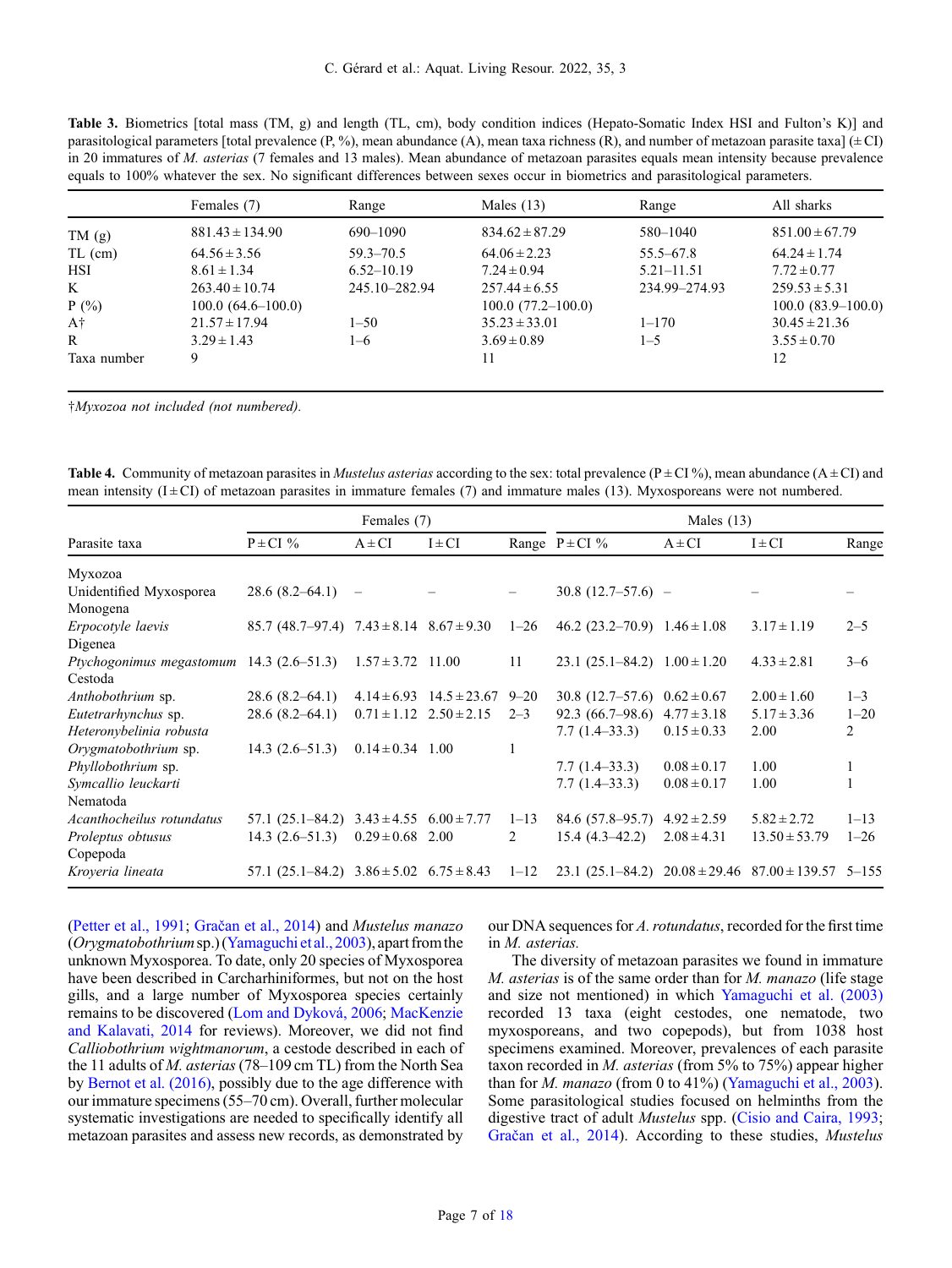<span id="page-7-0"></span>

Fig. 2. (A) Redundancy analysis (RDA) performed on the parasite community (Hellinger-transformed presence-absence data). Individual coordinates on the RDA constrained axis scaled to [-1;1] (circles) and sexes placed at the mean of the corresponding individuals (squares and names). Arrows show correlations of each parasite taxon with the RDA constrained axis (bold arrows for  $|r| > 0.5$ ). P-values on the left show results of univariate Likelihood ratio tests. (B) Same as A for abundance data (Hellinger-transformed data, univariate F tests).

canis (16 females and 28 males of 43–123 cm TL) harboured four species of cestodes ([Cisio and Caira, 1993\)](#page-11-0), whereas *M. mustelus* (six females and nine males of  $101.1 \pm 27.3$  cm TL, range  $50.5-152.5$  cm) hosted four helminth taxa (among them three recorded in our study): one nematode, two cestodes and one trematode (Grač[an et al., 2014](#page-12-0)). In comparison, helminths found in the digestive tract of M. asterias immatures are more diverse with nine taxa recorded, despite the difference in host size/age. However, the total prevalence and the mean intensity of gastrointestinal helminths were of the same order for M. asterias (95% and  $13 \pm 5$  helminths per host) and M. mustelus (87% and 29 helminths per host) (Grač[an et al., 2014](#page-12-0)).

The community of metazoan parasites of immature M. asterias includes three core (dominant) taxa, five secondary taxa and four satellite taxa (i.e., cestodes in the spiral valve).

The most prevalent species (75%) is the nematode A. rotundatus, which is a priori a first record for M. asterias. This dominant species is widely distributed (North Sea, Adriatic Sea, Mediterranean Sea, North Pacific Ocean) and occurred in closely related species such as M. mustelus, Mustelus griseus, M. manazo and G. galeus ([Diaz, 1971](#page-11-0); [Petter et al., 1991](#page-13-0); [Moravec](#page-13-0) [and Nagasawa, 2000;](#page-13-0) [Yamaguchi et al., 2003\)](#page-13-0). The two-host life cycle comprises the hermit crab Pagurus prideauxi as intermediate host ingested by the elasmobranch definitive host ([Diaz, 1971\)](#page-11-0). Both prevalence  $(50\%)$  and intensity  $(1-15)$  of P. prideauxi reported on the French Mediterranean Coast (Sète) are relatively high, suggesting it is the main intermediate host of A. rotundatus ([Diaz, 1971](#page-11-0)). Pagurus spp. such as P. prideauxi and P. bernhardus are common in the North-East Atlantic where they are the main prey species ingested by M. asterias at Plymouth, UK, i.e., found in 64.6% of 48 stomachs (a priori of male adults) and representing 24.6% of the diet ([Ford, 1921\)](#page-12-0). In the Irish Sea, *Pagurus* spp. constitute 7.1% of the preys ingested by  $M$ . *asterias* (46 individuals of  $72.2 \pm 18.7$  cm total length, range 43–100 cm) ([Ellis et al., 1996](#page-11-0)).

The second most prevalent parasite (70%) is the cestode Eutetrarhynchus sp., already found in M. mustelus [\(Gra](#page-12-0)čan [et al., 2014](#page-12-0)), and possibly belonging to the type species, Eutetrarhynchus ruficollis, described before modern taxonomy in M. asterias on the French coast [\(Joyeux and Baer, 1936\)](#page-12-0). E. ruficollis parasitizes decapods as second intermediate host, mostly crabs, i.e., Cancer pagurus, Carcinus maenas, Liocarcinus depurator, Hyas araneus, Pachygrapsus marmoratus, Inachus dorsettensis, Macropodia longirostris, and pagures, i.e., Eupagurus bernhardus [\(Joyeux and Baer,](#page-12-0) [1936](#page-12-0); [Ginetsinskaya, 1958\)](#page-12-0). These prey species frequently occur in the stomach of M. asterias where crabs and pagures constitute respectively up to 70% and 25% of the diet in the Northeast Atlantic [\(Ford, 1921;](#page-12-0) [Ellis et al., 1996](#page-11-0)).

The third most prevalent species (60%) is the blood-feeder gill monogenean Erpocotyle laevis, already recorded from M. asterias in the Northeast Atlantic ([Henderson et al., 2003\)](#page-12-0). The life cycle is direct and swimming larval oncomiracidia actively attach themselves on gill lamellae of fish host where sexual reproduction of the monogenean parasite occurs ([Ginetsinskaya, 1958\)](#page-12-0).

The five secondary parasite taxa whose prevalence varied from 15% to 35% correspond to two branchial parasites (the copepod K. lineata and the unidentified myxosporean) and three trophically-transmitted helminths (the cestode Anthobothrium sp., the digenean trematode P. megastomum and the nematode P.  $obtusus$ ). These taxa are a priorifirst records for M. asterias except K. lineata and Anthobothrium sp. already recorded by [Henderson](#page-12-0) et al.  $(2003)$  in the Irish Sea. These authors also found *Proleptus* sp. in M. asterias but without species identification. As for E. laevis, the direct life cycle of K. lineata comprises free-living infective larvae (copepodid stage) that actively attach themselves on gill lamellae *of M. asterias* ([Raibaut et al., 1998\)](#page-13-0). It is different for heteroxenous myxosporeans for which actinospores, discharged from an annelid definitive host into water, randomly encounter the fish intermediate host [\(Lom and Dyková, 2006\)](#page-12-0). Regarding the gastro-intestinal helminths, the intermediate hosts preyed by the shark definitive host are mainly crabs (e.g., *Portunus* sp.) for P. megastomum [\(Gibson and Bray, 1977](#page-12-0)) and various crabs and pagures (i.e., C. maenas, E. bernhardus, H. araneus and Pachygrapsus marmoratus) for P. obtusus ([Moravec, 2007\)](#page-13-0), but teleosts and cephalopods for Anthobothrium sp. [\(Jensen and](#page-12-0) [Bullard, 2010;](#page-12-0) [Tedesco et al., 2020a\)](#page-13-0).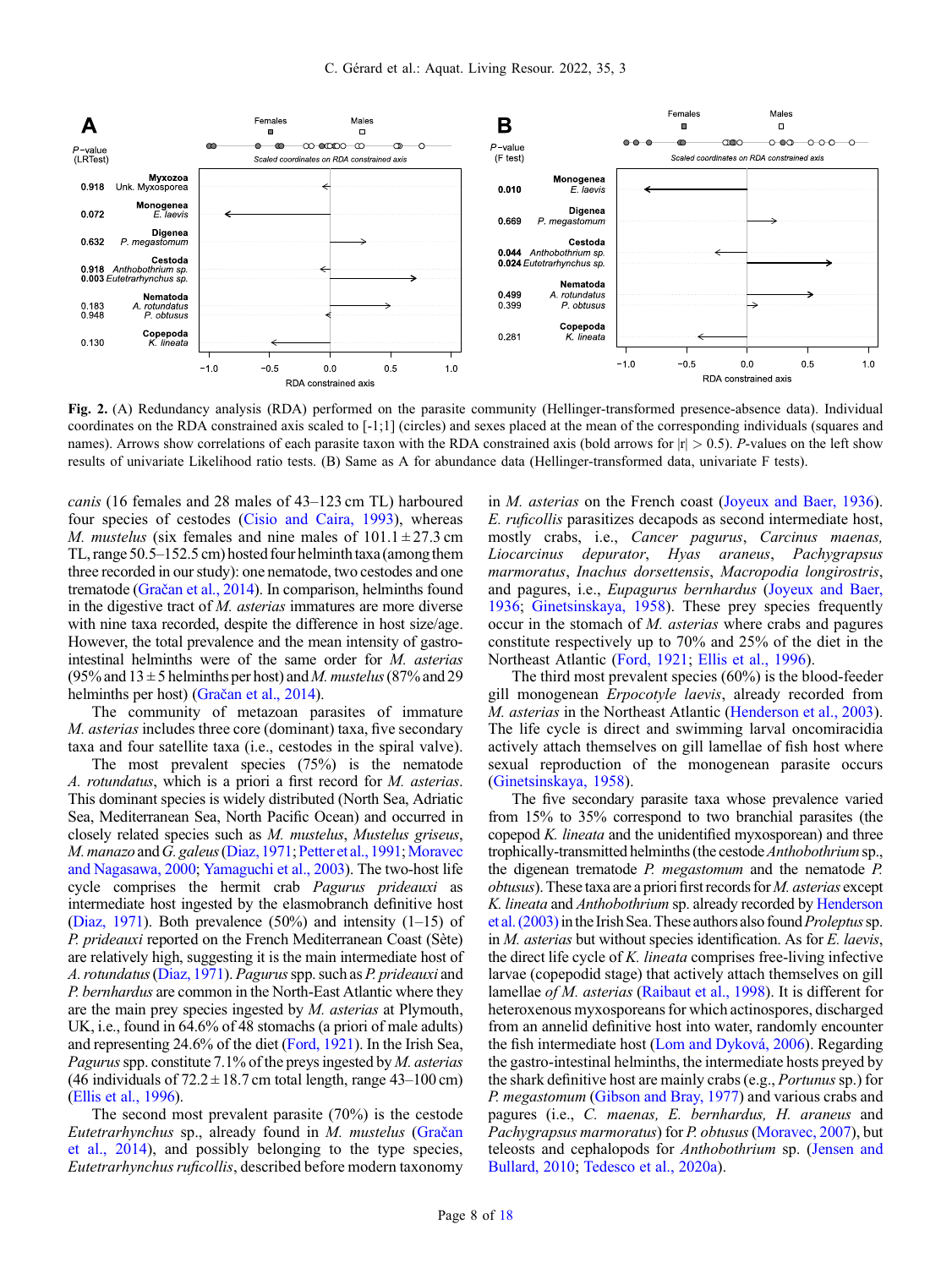<span id="page-8-0"></span>

Fig. 3. Relationships between host condition and parasite prevalence (left) or abundance (right), for all individuals (A), males only (B) and females only (C). Effect sizes are represented, with symbols depicting results of the corresponding F tests (∼ < 0.1, \* < 0.05, \*\* < 0.01). Effect sizes for the impact of parasites' presence are regression coefficients of the Linear Model (LM) linking parasite presence (binary factor) with centered-scaled condition parameters. Effect sizes for the impact of parasites' abundance are standardized regression coefficients, i.e., regression coefficients of the LM linking centered-scaled parasite abundance with centered-scaled condition parameters.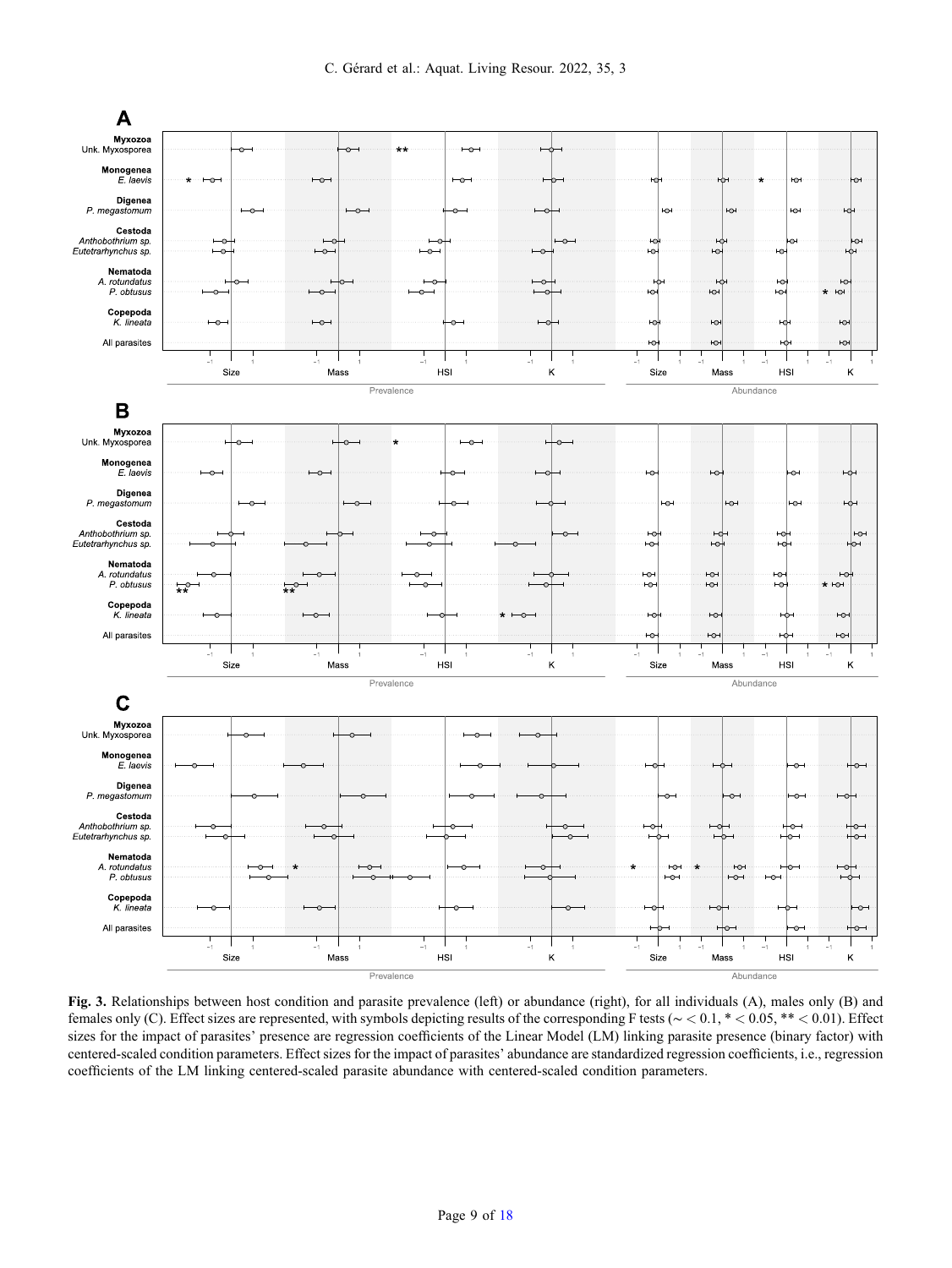The four satellite taxa (prevalence of 5%), i.e., the cestodes H. robusta, Phyllobothrium sp., S. leuckarti and Orygmatobothrium sp., were already described in M. asterias or in *M. manazo* for the latter [\(Ruhnke, 2011](#page-13-0); Palm and Walter, [2000](#page-13-0); [Yamaguchi et al., 2003](#page-13-0); [Bernot et al., 2016](#page-11-0)). In contrast with the wide geographical and low host specificity of tentaculariid trypanorhynchs such as H. robusta ([Palm and](#page-13-0) [Walter, 2000\)](#page-13-0), the three tetraphyllideans are specific of the Mustelus genus [\(Barker et al., 1984;](#page-11-0) [Ruhnke, 2011;](#page-13-0) [Bernot](#page-11-0) [et al., 2016](#page-11-0)). The second intermediate host of H. robusta may be various teleosts [\(Palm and Walter, 2000\)](#page-13-0), whereas a great variety of cephalopod species have been found infected by larval plerocercoids of Phyllobothrium sp. [\(Pascual et al.,](#page-13-0) [1996](#page-13-0)), but only the octopod Eledone moschata for Orygmatobothrium sp. [\(Joyeux and Baer, 1936](#page-12-0)). To our knowledge, the life cycle is unknown for S. leuckarti. However, Calliobothrium verticillatum, a closely related species to S. leuckarti infecting M. mustelus and M. canis as definitive hosts, uses Pagurus pollicaris, and possibly C. maenas, as second intermediate hosts ([Joyeux and Baer,](#page-12-0) [1936](#page-12-0); [Caira and Ruhnke, 1991](#page-11-0)).

#### 4.2 Parasites as potential biological indicators

The taxonomically diverse metazoan parasites hosted by M. asterias may provide a wide variety of information and be potentially used as biological tags, as shown for many teleost species but scarcely for elasmobranch species [\(MacKenzie,](#page-12-0) [2002](#page-12-0); [Marcogliese, 2005;](#page-12-0) [Poulin and Kamiya, 2013](#page-13-0); [Catalano](#page-11-0) [et al., 2014](#page-11-0) for reviews). In that respect, [Yamaguchi et al.](#page-13-0) [\(2003\)](#page-13-0) demonstrated the feasibility of using helminth parasites, in particular cestodes, for the identification of different host stocks of M. manazo.

Interestingly, our study on immatures of M. asterias highlights differences in the distribution patterns of the parasitofauna according to the sex, even if the same parasite taxa occurred in males and females apart from rare cestodes. In particular, three helminths, i.e., the gill monogenean E. laevis and the gut cestodes Eutetrarhynchus sp. and Anthobothrium sp., were of interest due to significant inter-sex differences in their prevalence and/or abundance.

E. laevis was nearly thrice more abundant and tended to be twice more prevalent in females than in males. Several reasons may explain these differences. First, immune response and susceptibility to parasite infection may be different between sexes, possibly in relation with the more or less attractiveness of mucus covering the gills and with humoral immune factors and immune cells contained in gill tissues [\(Ilgová et al., 2021](#page-13-0) for review). Second, immature females may be more exposed than immature males to infective oncomiracidia of E. *laevis*, possibly due to differences in their spatial distribution. Information suggested by E. laevis patterns is in accordance with spatial segregation by sex demonstrated for adults of M. asterias in the Northeast Atlantic, where females disperse across a wider geographic range than males ([Brevé et al., 2016](#page-11-0), [2020](#page-11-0); Griffi[ths et al., 2020\)](#page-12-0). Some gill monogeneans such as Mazocraes alosae and Dactylogyrus sp. have been already found to discriminate fish host species or hybrids with different spatial distribution [\(Dupont and Crivelli,](#page-11-0) [1988;](#page-11-0) [Gérard et al., 2016](#page-12-0)). In the same way, E. laevis may constitute a valuable marker of spatial segregation between males and females of M. asterias at an immature stage.

In contrast to monoxenous E. laevis, Eutetrarhynchus sp. and Anthobothrium sp. are heteroxenous and trophicallytransmitted, and therefore may be indicative of inter-sex differences in preys consumed by M. asterias immatures, and more generally in feeding ecology and habitat use.

Eutetrarhynchus sp., the dominant taxon of the parasite community in males, was both thrice more prevalent and twice more abundant than in females. These differences suggest that immature males ingest more frequently and in higher quantity the second intermediate host species of Eutetrarhynchus sp., and therefore are more exposed to parasite infection. Another explanation may be that male and female immatures forage in different habitats varying in food resource availability and parasite infection risk.

Contrarily to Eutetrarhynchus sp., Anthobothrium sp. was more abundant in immature females than in immature males, but similarly prevalent in both sexes. It suggests that the second intermediate hosts of Anthobothrium sp. preyed by immature females were more heavily infected than those ingested by immature males, and possibly originated from different areas. Immature females of M. asterias may be more pelagic vs immature males more benthic, since pelagic sharks eat more teleosts and cephalopods, and less crustaceans than benthic ones [database on the diet of 29 shark species [\(Capapé, 1975\)](#page-11-0)].

The inter-sex differences in the infection patterns of E. laevis, Eutetrarhynchus sp. and Anthobothrium sp. strongly suggest different spatial distribution and habitat use of male and female immatures. Therefore, these three helminth taxa may constitute useful tags of spatial segregation between males and females at immature stage. Despite recent studies on M. asterias distribution and the demonstration of sex-biased dispersal ([Brevé et al., 2016,](#page-11-0) [2020;](#page-11-0) Griffi[ths et al., 2020\)](#page-12-0), knowledge on immatures is lacking. Predicted suitable habitats of M. asterias immatures generally coincide with those of adults but sex of immatures was not identified in available data ([Brefeld and Meyer, 2018\)](#page-11-0). Thus, potential differences in behaviour, migrations and diet ecology of M. asterias according to both developmental stage and sex should be further investigated for a better understanding and use of information provided by parasite taxa of M. asterias.

Our data on trophically-transmitted parasites (nine taxa) also underline high resemblances in the diet of immature males and females of M. asterias, such as the importance of preying crabs and pagures [already described by [Ford \(1921\),](#page-12-0) [Capapé](#page-11-0) [\(1975\)](#page-11-0) and [Ellis et al. \(1996\)\]](#page-11-0) based on the occurrence in both sexes of Eutetrarhynchus sp., A. rotundatus, P. obtusus and P. megastomum. Moreover, the occurrence of Orygmatobothrium sp. in females and of Phyllobothrium sp. in males, even rare, proves the consumption of cephalopods, not mentioned among the preys of M. asterias in the Northeast Atlantic ([Ford, 1921](#page-12-0); [Ellis et al., 1996\)](#page-11-0), but recorded in the Tunisian coast, i.e., Sepia officinalis and E. moschata ([Capapé, 1975\)](#page-11-0). Concerning teleosts, the record of two specimens of H. robusta in one male of M. asterias proved that teleosts may be preyed by males ([Palm and Walter, 2000](#page-13-0)). We cannot assess that females of M. asterias from our study have ingested teleosts based on the occurrence Anthobothrium sp. since second intermediate hosts may be both cephalopods and teleosts [\(Jensen and Bullard, 2010;](#page-12-0) [Tedesco et al., 2020a\)](#page-13-0). According to stomach analysis, teleosts are rarely consumed by M. asterias in the Northeast Atlantic where they constitute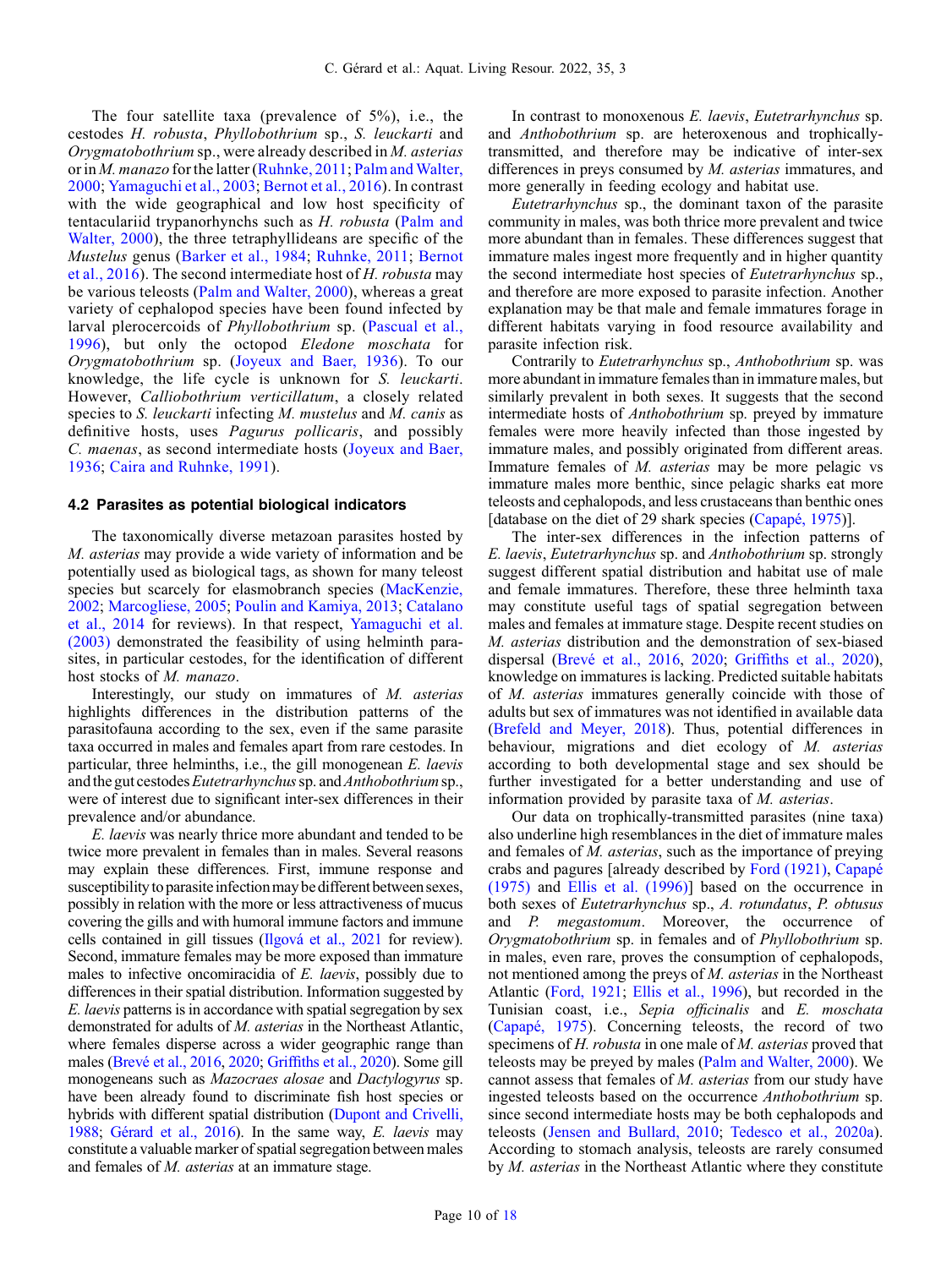only 2% of its diet ([Ellis et al., 1996](#page-11-0)) or are not found ([Ford, 1921\)](#page-12-0), whereas 11 species of teleosts are distinguished in the stomach contents of M. asterias in the Tunisian coast ([Capapé, 1975](#page-11-0)). Further studies on the relationships between parasitofauna and diet of M. asterias at different ages of both sexes and from different geographical areas are needed to increase knowledge and make the best use of parasites as host biological tags.

#### 4.3 Parasites and host condition

Whatever host-parasite combination, parasites and their hosts compete for resources in such way that host survival and fecundity could be affected, even if no pathology is obvious and even if this effect may be drowned in the background noise of all other factors that affect these life-traits ([Thomas et al.,](#page-13-0) [2007](#page-13-0); [Robar et al., 2010;](#page-13-0) [McElroy and De Buron, 2014](#page-13-0) for reviews). Metazoan parasites are ubiquitous natural stressors inducing a host fitness loss, with more or less pathogen effects depending, among several factors, on host life stage, infected organs/tissues and parasite load, most parasites being pathogen by accumulation [\(Bauer, 1958](#page-11-0); [Woo, 2006](#page-13-0); [Thomas et al., 2007](#page-13-0); [Robar et al., 2010](#page-13-0); [McElroy and De Buron, 2014](#page-13-0) for reviews). The body condition can be used as a proxy of fitness to evaluate the severity of parasite infection (e.g., [Neff and Cargnelli, 2004](#page-13-0); [Bean and Bonner, 2009](#page-11-0); [Gérard et al., 2013,](#page-12-0) 2017; [Ryberg et al.,](#page-13-0) [2020](#page-13-0)). Here, we obtained contrasting results depending on the parasite taxa considered, and we demonstrated a clearly negative relationship between parasites and host condition for the gill copepod K. lineata and the gut nematode P. obtusus, suggesting they induced a host fitness loss.

Gill parasites, including the three taxa found in M. asterias, can result in lesions that facilitate infections by various opportunist pathogens (virus, bacteria, and fungi), and, in case of blood-feeders such as copepods and polyopisthocotylid monogeneans, in potentially lethal anemia ([Bauer, 1958;](#page-11-0) [Woo, 2006](#page-13-0) for reviews). Moreover, severe hyperplasic lesions of gills can also reduce or block the respiratory water flow over lamellae, and reduce gas and ion exchange across the lamellar epithelium, as demonstrated for sharks highly infected by the blood-feeder monogenean Erpocotyle tiburonis (about 100 parasites per fish) [\(Bullard](#page-11-0) [et al., 2001\)](#page-11-0). The death of two aquarium-held M. asterias adults was attributed to respectively 50 and 70–90 specimens of Erpocotyle sp. on the gills [\(MacKenzie and Smith, 2016\)](#page-12-0). In our study, the parasitic load of E. *laevis* in immature M. asterias was lower (up to 26 monogeneans per host) and no negative impact was evident since contrasting correlations occurred, i.e., prevalence negatively related to total length but abundance positively related to HSI. By contrast, the negative relationship between the hematophagous K. lineata and host condition was clearly assessed, but only for males. Among them, two males harbored intense infections on their gills, with respectively 101 and 155 copepods, probably inducing respiration impairment and anemia. Regarding the unknown Myxosporea, the positive relation only between its prevalence and HSI is difficult to interpret since myxosporeans may cause necrosis and destruction of gill tissues ([Bauer, 1958](#page-11-0); [Lom and Dyková, 2006\)](#page-12-0). According to our results, multiple infections of gill parasites frequently occur on the same host individual, i.e., 77% with two taxa, 15% with three taxa, and probably induce cumulative pathogen effects on M. asterias. This issue needs to be explored in further investigations.

Pathogen effects can also occur due to helminth parasites in the digestive tract, such as the nine taxa recorded in M. asterias (nematodes, cestodes and trematodes). Indeed, parasitic helminths may lead to obstruction of the lumen of the gut and damage to its wall, and have an impact on the host's physiology and nutrition [\(Bauer, 1958](#page-11-0); Petkevič[ius, 2007](#page-13-0) for reviews). Some of them such as spirurine nematodes are especially pathogenic and known as causative agents of serious fish diseases ([Moravec, 2007](#page-13-0) for review). Due to host-parasite competition for resources, gastro-intestinal helminths reduce the host reserves from their own gain and commonly induce weight loss and lower condition (e.g., [Bean and Bonner, 2009;](#page-11-0) [Gérard et al., 2017;](#page-12-0) [Ryberg et al., 2020](#page-13-0)). In our study, M. asterias immatures hosted up to 43 helminths in their digestive tract with a mean of  $13 \pm 5$  worms per host, probably resulting in a decrease of energy available for the host with side-effects on its life traits. The spirurine nematode P. obtusus was the single helminth species negatively related with host condition (K), and in case of males, with host total mass, suggesting a negative impact on host health. P. obtusus is known to induce histopathogeny since repeated attachment to the gut wall, toxic secretions and external digestion of host tissues by the nematode result in lesions, ulcerations and hemorrhage [\(Schuurmans Stekhoven and Botman, 1932\)](#page-13-0). No negative relationship was obvious for the other nematode A. rotundatus for which, in case of females only, prevalence and abundance were even positively related with host total mass. Here again, we need further parasitological studies to understand these results.

## 5 Conclusions

To conclude, our study describes for the first time the widely diverse and significant community of metazoan parasites of M. asterias at an immature stage. We demonstrate a negative relationship between host condition and parasitism by K. lineata and P. obtusus in immature sharks, suggesting a pathogeny that may compromise future reproduction and/or affect reproductive success. Evenif host fitness loss was not obvious for the other taxa of metazoan parasites, one can expect a severe impact of gill and gut metazoan parasites on the health of the most heavily infected M. asterias individuals or those infected by especially harmful parasites, with potential consequences at the population level. Parasitism is ubiquitous and an additional stress that may regulate host populations (e.g., [Esch et al., 1997;](#page-12-0) [Knudsen et al., 2002;](#page-12-0) [Frainer et al., 2018\)](#page-12-0). Therefore, it is crucial to understand complex host-parasite relationships and cumulative pathogen effects depending on parasite taxa, host characteristics (life stage, sex) and environmental factors, and to know how metazoan parasites may contribute to the decline of vulnerable host species. Moreover, we demonstrated the use of some parasite taxa to increase knowledge on host feeding ecology and spatial distribution. Since conflicting results occur about the existence of a single biological stock unit for M. asterias[\(McCully Phillips](#page-13-0) [and Ellis, 2015](#page-13-0); [Brevé et al., 2016;](#page-11-0) [ICES WGEF, 2019\)](#page-12-0), parasites may help to discriminate sub-populations and to assess the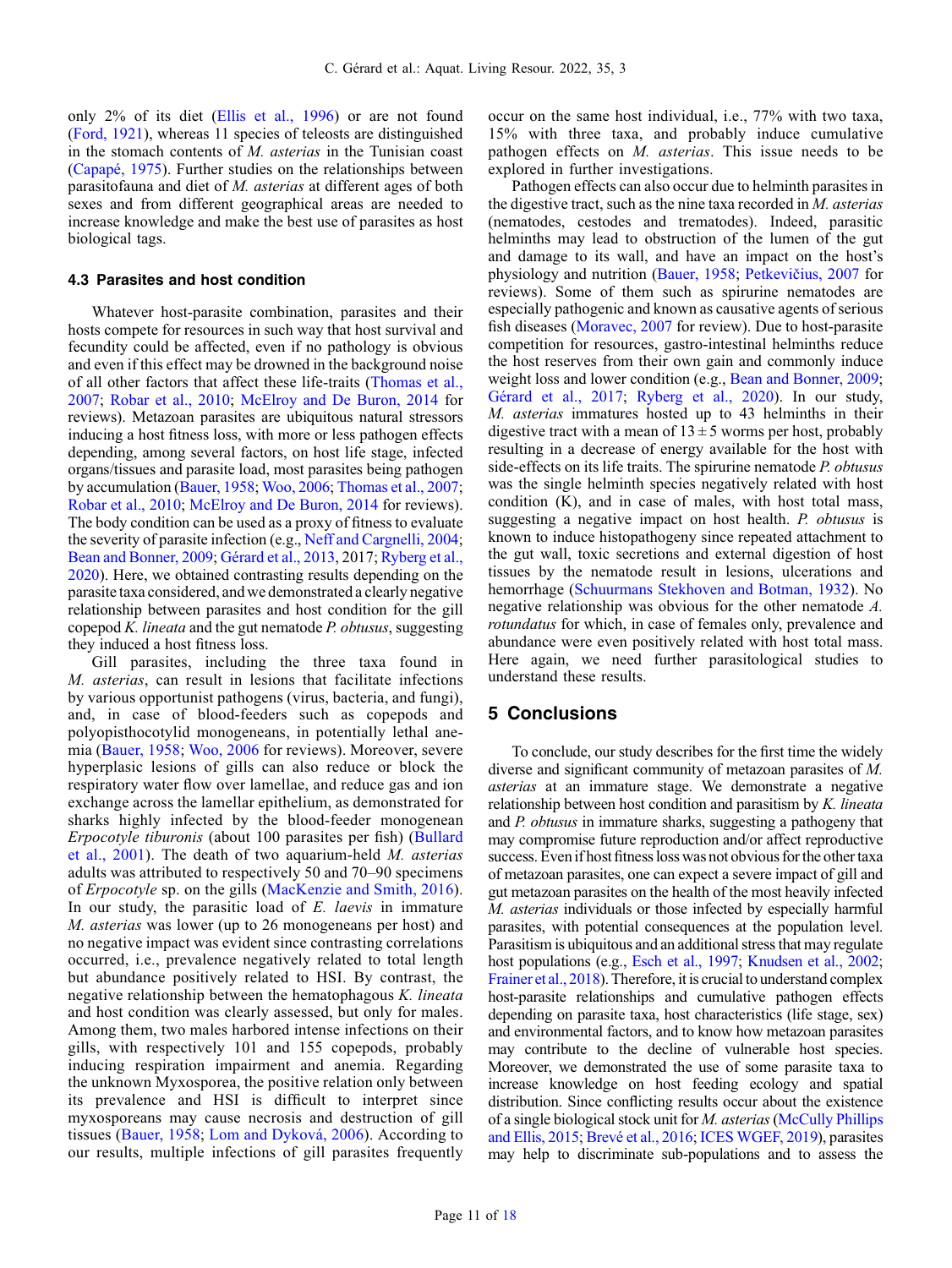<span id="page-11-0"></span>metapopulation-like stock structure. Another aspect to consider in further research is the bioindication by parasitic helminths of environmental pollutants such as heavy metals, which accumulate more in parasites than in host tissues (De Buron et al., 2009 for review), as demonstrated for Anthobothrium sp. infecting the shark Carcharhinus dussumieri [\(Malek et al., 2007\)](#page-12-0). Parasites are ubiquitous but rarely incorporated into framework, despite they may constitute a confounding factor leading to biased interpretations if not accounted for [\(Frainer et al., 2018](#page-12-0); [Timi and](#page-13-0) [Poulin, 2020](#page-13-0) for reviews). Thus, future research must include parasitological studies in multidisciplinary research programs on M. asterias in order to improve the efficiency of sustainable conservation and management strategies.

Acknowledgments. This study was funded by the Marine Fishery and Aquaculture Department (DPMA) of the French Ministry for Agriculture and Food. We thank the national survey "Elasmobranch On Shore" (EOS, 2014-2021) and the program "Raie Brunette" (2017–2020) funded by the European Maritime and Fisheries Fund (FEAMP) for providing the starry smooth-hounds. We also thank the Service of Marine Station from the National Museum of Natural History (CRESCO, Dinard) for sharing working space for dissections. We gratefully acknowledge A. Carpentier and S. Mayot for their technical assistance during fish dissections and data management, as well as T. Cribb (Centre for Marine Studies, Univ. Queensland, Australia) for his help with the identification of digenean parasites, and V. Briand (UMR ECOBIO 6553) for her bibliographical support.

## References

- Altschul SF, Madden TL, Schäffer AA, Zhang J, Zhang Z, Miller W, Lipman DJ. 1997. Gapped BLAST and PSI-BLAST: a new generation of protein database search programs. Nucleic Acids Res 25: 3389–3402.
- Anderson RC, Chabaud AG, Willmott S. 2009. Keys to the nematode parasites of vertebrates. UK: CABI Head Office.
- Bauer ON. 1958. Relationships between host fishes and their parasites. In: Dogiel VA, Petrushevski GK, Polyanski YI (Eds.), Parasitology of Fishes, Leningrad University Press, Leningrad. Translated from the Russian by Kabata Z, Oliver & Boyd Ltd, Edinburgh, pp. 84–103.
- Barker RL, Whittaker FH, Monroe BL, Karpoff AJ. 1984. Additional information on Orygmatobothrium musteli (Beneden, 1850) Diesing, 1854 (Tetraphyllidea: Phyllobothriidae) from the Grey Shark, Mustelus mento Cope, 1877. Syst Parasitol 6: 289–297.
- Bean MG, Bonner THI. 2009. Impact of Bothriocephalus acheilognathi (Cestoda: Pseudophyllidae) on Cyprinella lutrensis condition and reproduction. *J Freshw Ecol* 24: 383-391.
- Benjamini Y, Hochberg Y. 1995. Controlling the false discovery rate: a practical and powerful approach to multiple testing. J R Stat Soc Ser B 57: 289-300.
- Bernot JP, Caira JN, Pickering M. 2016. Diversity, phylogenetic relationships and host associations of Calliobothrium and Symcallio (Cestoda: 'Tetraphyllidea') parasitising triakid sharks. Invertebr Syst 30: 616–634.
- Bolger T, Connolly PL. 1989. The selection of suitable indices for the measurement and analysis of fish condition. J Fish Biol 34: 171–198.
- Brefeld D, Meyer L. 2018. Modelling the distribution of Galeorhinus galeus and Mustelus asterias in the Greater North–and Celtic Seas to provide recommendations for improved shark management under the Marine Strategy Framework Directive. Bachelor Thesis, Coastal and Marine Management. Van Hall Larenstein, University of Applied Sciences, Leeuwarden, The Netherlands.
- Brevé NWP, Winter HV, Van Overzee H.MJ, Farrell ED, Walker P. 2016. Seasonal migration of the starry smooth-hound shark Mustelus asterias as revealed from tag-recapture data of an anglerled tagging programme. J Fish Biol 89: 1158–1177.
- Brevé NWP, Winter HV, Wijmans PADM, Greenway ESI, Nagelkerke LAJ. 2020. Sex differentiation in seasonal distribution of the starry smooth-hound Mustelus asterias. J Fish Biol 97: 1870–1875
- Bullard SA, Frasca S, Benz GW. 2001. Gill lesions associated with Erpocotyle tiburonis (Monogenea: Hexabothriidae) on wild and aquarium-held bonnethead sharks (Sphyrna tiburo). J Parasitol 87: 972–977.
- Bush AO, Lafferty KD, Lotz JM, Shostak AW. 1997. Parasitology meets ecology on its own terms: Margolis et al. revisited. J Parasitol 83: 575–583.
- Caira JN, Ruhnke TR. 1991. A comparison of scolex morphology between the plerocercoid and the adult of Calliobothrium verticillatum (Tetraphyllidea: Onchobothriidae). Can J Zool 69: 1484–1488.
- Capapé C. 1975. Observations sur le régime alimentaire de 29 Sélaciens pleurotrêmes des côtes tunisiennes. Arch l'Inst. Pasteur de Tunis 5: 395–414.
- Catalano SR, Whittington ID, Donnellan SC, Gillanders BM. 2014. Parasites as biological tags to assess host population structure: Guidelines, recent genetic advances and comments on a holistic approach. Int J Parasitol Parasites Wildl 3: 220–226.
- Cisio PR, Caira JN. 1993. The parasite assemblage in the spiral intestine of the shark Mustelus canis. J Parasitol 79: 886–899.
- Colloca F, Enea M, Ragonese S, Di Lorenzo M. 2017. A century of fishery data documenting the collapse of smooth-hounds (Mustelus spp.) in the Mediterranean Sea. Aquat Conserv 27: 1145–1155.
- Curran SS, Overstreet RM. 2000. Syncoelium vermilionensis sp. n. (Hemiuroidea: Syncoeliidae) and new records for members of Azygiidae, Ptychogonimidae, and Syncoeliidae parasitizing Elasmobranchs in the Gulf of California. Faculty Publications from the Harold W. Manter Laboratory of Parasitology, University of Nebraska, Lincoln.
- D'Amelio S, Mathiopoulos KD, Santos CP, Pugachev ON, Webb SC, Picanço M, Paggi L. 2000. Genetic markers in ribosomal DNA for the identification of members of the genus Anisakis (Nematoda: Ascaridoidea) defined by polymerase chain reaction-based restriction fragment length polymorphism. Int J Parasitol 30: 223–226.
- De Buron I, James E, Riggs-Gelasco P, Ringwood AH, Rolando E, Richardson D. 2009. Overview of the status of heavy metal accumulation by helminths with a note on the use of in vitro culture of adult acanthocephalans to study the mechanisms of bioaccumulation. Neotrop Helminthol 3: 101–110.
- Diaz JP. 1971. Cycle évolutif d'Acanthocheilus quadridentatus Molin, 1858 (Nematoda). Vie Milieu 22: 289–304.
- Dupont F, Crivelli AJ. 1988. Do parasites confer a disadvantage to hybrids? A case study of Alburnus alburnus x Rutilus rubilio, a natural hybrid of Lake Mikri Prespa, Northern Greece. Oecologia 75: 587–592.
- Ellis JR, Pawson MG, Shackley SE. 1996. The comparative feeding ecology of six species of shark and four species of ray (Elasmobranchii) in the North-East Atlantic. J Mar Biol Assoc UK 76: 89–106.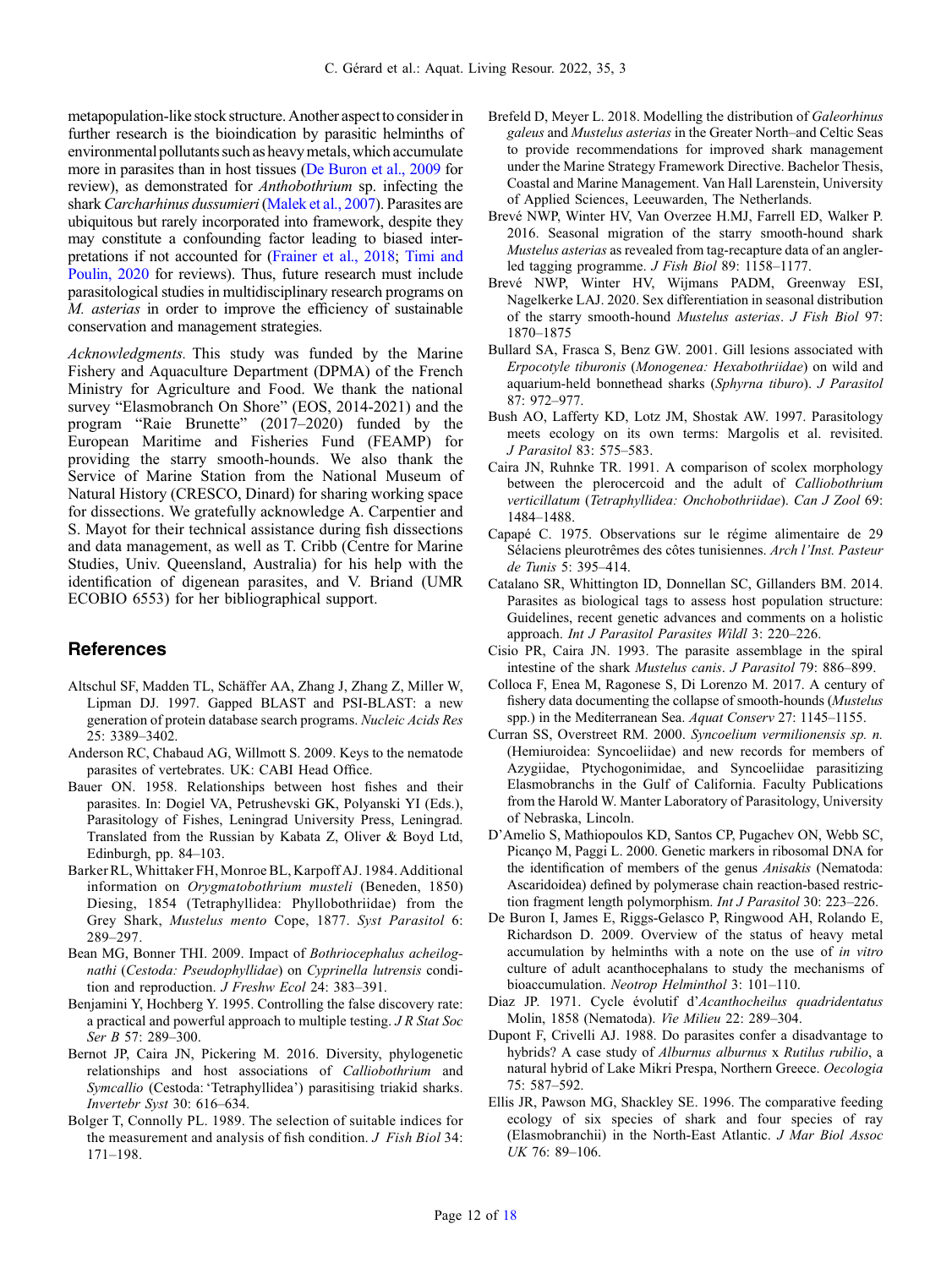- <span id="page-12-0"></span>Esch GW, Wetzel E, Zelmer DA, Schotthoeffer AM. 1997. Long-term changes in parasite population and community structure: a case history. Am Midl Nat 137: 369–387.
- Farrell ED, Clarke MW, Mariani S. 2009. A simple genetic identification method for Northeast Atlantic smoothhound sharks (Mustelus spp.). ICES J Mar Sci 66: 561–565.
- Farrell ED, Mariani S, Clarke MW. 2010a. Reproductive biology of the starry smooth-hound shark Mustelus asterias: geographic variation and implications for sustainable exploitation. J Fish Biol 77: 1505–1525.
- Farrell ED, Mariani S, Clarke MW. 2010b. Age and growth estimates for the starry smoothhound (Mustelus asterias) in the Northeast Atlantic Ocean. ICES J Mar Sci 67: 931–939.
- Floyd RM, Rogers AD, Lambshead JD, Smith CR. 2005. Nematodespecific PCR primers for the 18S small subunit rRNA gene. Mol Ecol Notes 5: 611–612.
- Ford E. 1921. A contribution to our knowledge of the life-histories of the dogfishes landed at Plymouth. J Mar Biol Asses UK 12: 468–505.
- Frainer A, McKie BG, Amundsen PA, Knudsen R, Lafferty KD. 2018. Parasitism and the biodiversity-functioning relationship. TREE 33: 260–268.
- Gérard C, Amilhat E, Trancart T, Faliex E, Virag L, Feunteun E, Acou A. 2013. Influence of introduced vs native parasites on the body condition of migrant silver eels. Parasite 20, doi: [10.1051/](https://doi.org/10.1051/parasite/2013040) [parasite/2013040](https://doi.org/10.1051/parasite/2013040).
- Gérard C, Hervé M, Réveillac E, Acou A. 2016. Spatial distribution and impact of the gill-parasitic Mazocraes alosae (Herman, 1782) (Monogenea Polyopisthocotylea) on Alosa alosa (Linnaeus, 1758) and Alosa fallax (Lacépède, 1803) (Clupeidae). Hydrobiol 763: 371–379.
- Gérard C, Hervé M, Gay M, Bourgau O, Feunteun E, Acou A, Réveillac E. 2017. Metazoan parasite communities in Alosa alosa (Linnaeus, 1758) and Alosa fallax (Lacépède, 1803) (Clupeidae) from North-East Atlantic coastal waters and connected rivers. Parasitol Res 116: 2211–2230.
- Gibson DI, Bray RA. 1977. The Azygiidae, Hirudmellidae, Ptychogonimidae, Sclerodistomidae and Syncoeliidae (Digenea). Bull Br Mus Nat Hist Zool 32: 167–245.
- Gibson DI, Jones A, Bray RA. 2001. Keys to the Trematoda. Volume 1. London, UK: CABI Publishing.
- Ginetsinskaya TA. 1958. The life cycles of fish helminths and the biology of their larval stages. In: Dogiel VA, Petrushevski GK, Polyanski YI (Eds.), Parasitology of Fishes, Leningrad University Press, Leningrad. Translated from the Russian by Kabata Z, Oliver & Boyd Ltd, Edinburgh, pp. 140–179.
- Gomes DC, Knoff M, São Clemente SC, Lanfredi RM, Pinto RM. 2005. Taxonomic reports of Homeacanthoidea (Eucestoda: Trypanorhyncha) in lamnid and sphyrnid elasmobranchs collected off the coast of Santa Catarina, Brazil. Parasite 12: 15–22.
- Gračan R, Mladineo I, Lazar B. 2014. Insight into the diet composition and gastrointestinal parasite community of the common smooth-hound, Mustelus mustelus (Carcharhiniformes: Triakidae), in the northern Adriatic Sea. Nat Croat 23: 35–44.
- Griffiths CA, Wright SR, Silva JF, Ellis JR, Righton DA, McCully Phillips SR. 2020. Horizontal and vertical movements of starry smooth-hound Mustelus asterias in the northeast Atlantic. PLoS One 15: e0239480.
- Henderson AC, Flannery K, Dunne J. 2003. Biological observations on shark species taken in commercial fisheries to the west of Ireland. Proc R Ir Acad B 103: 1–7.
- ICES. 2019. Working Group on Elasmobranch Fishes (WGEF). ICES Scientific Reports 1:25. p. 964. [http://doi.org/10.17895/ices.](http://doi.org/10.17895/ices.pub.5594.) [pub.5594.](http://doi.org/10.17895/ices.pub.5594.)
- Ilgová J, Salát J, Kasny M. 2021. Molecular communication between the monogenea and fish immune system. Fish Shellfish Immunol 112: 179–190.
- Isawa K. 2008. Redescription of four species of Kroyeria and Kroeyerina (Copepoda, Siphonostomatoida, Kroyeriidae) infecting Japanese sharks. Crustaceana 81: 695–724.
- Jabado RW, Ellis JR, McCully S, Dulvy NK, Farrell ED, Mancusi C, Derrick D. 2021. Mustelus asterias. The IUCN Red List of Threatened Species 2021: e.T39357A124405496.
- Jensen K, Bullard SA. 2010. Characterization of a diversity of tetraphyllidean and rhinebothriidean cestode larval types, with comments on host associations and life-cycles. Int J Parasitol 40: 889–910.
- Joyeux C, Baer JG. 1936. Faune de France, Volume 30: Cestodes. Paul Lechevalier et Fils Eds, Paris, France.
- Khalil LF, Jones A, Bray RA. 1994. Keys to the cestode parasites of vertebrates. Wallingford, UK: CAB International, 751 p.
- Knudsen RP, Amundsen PA, Klemetsen A. 2002. Parasite-induced host mortality: indirect evidence from a long-term study. Environ Biol Fishes 64: 257–265.
- Laetsch DR, Heitlinger EG, Taraschewski H, Nadler SA, Blaxter ML. 2012. The phylogenetics of Anguillicolidae (Nematoda: Anguillicoloidea), swimbladder parasites of eels. BMC Evol Biol 12: 60.
- Lagrue C, Poulin R. 2015. Measuring fish body condition with or without parasites: does it matter? J Fish Biol 87: 836–847.
- Legendre P, Gallagher ED. 2001. Ecologically meaningful transformations for ordination of species data. Oecologia 129: 271–280.
- Lenth RV. 2021. Emmeans: Estimated Marginal Means, aka Least-Squares Means. R package version 1.6.0.
- Li L, Lü L, Nadler SA, Gibson DI, Zhang LP, Chen HX, Zhao WT, Guo YN. 2018. Molecular phylogeny and dating reveal a terrestrial origin in the early carboniferous for Ascaridoid Nematodes. Syst Biol 67: 888–900.
- Lloret J, Faliex E, Shulman GE, Raga JA, Sasal P, Munoz M, Casadevall M, Ahuir-Baraja AE, Montero FE, Repullés-Albelda A, Cardinale M, Rätz HJ, Vila S, Ferrer D. 2012. Fish Health and Fisheries, implications for Stock Assessment and Management: The Mediterranean example. Rev Fish Sci 20: 165–180.
- Lom J, Dyková I. 2006. Myxozoan genera: definition and notes on taxonomy, life-cycle terminology and pathogenic species. Folia Parasit 53: 1–36.
- MacKenzie K. 2002. Parasites as biological tags in population studies of marine organisms: an update. Parasitology 124: S153–S163.
- MacKenzie K, Kalavati C. 2014. Myxosporean parasites of marine fishes: their distribution in the world's oceans. Parasitology 141: 1709–1717.
- MacKenzie K, Smith LE. 2016. Two little-known metazoan parasites potentially pathogenic to smooth-hounds, Mustelus spp., in captivity. J Fish Dis 39: 511–514.
- Malek M, Haseli M, Mobedi I, Ganjali MR, MacKenzie K. 2007. Parasites as heavy metal bioindicators in the shark Carcharhinus dussumieri from the Persian Gulf. Parasitology 134: 1053–1056.
- Marcogliese DJ. 2005. Parasites of the superorganism: are they indicators of ecosystem health? Int J Parasitol 35: 705–716.
- Marcogliese DJ, Pietrock M. 2011. Combined effects of parasites and contaminants on animal health: parasites do matter. Trends Parasitol 27: 123–130.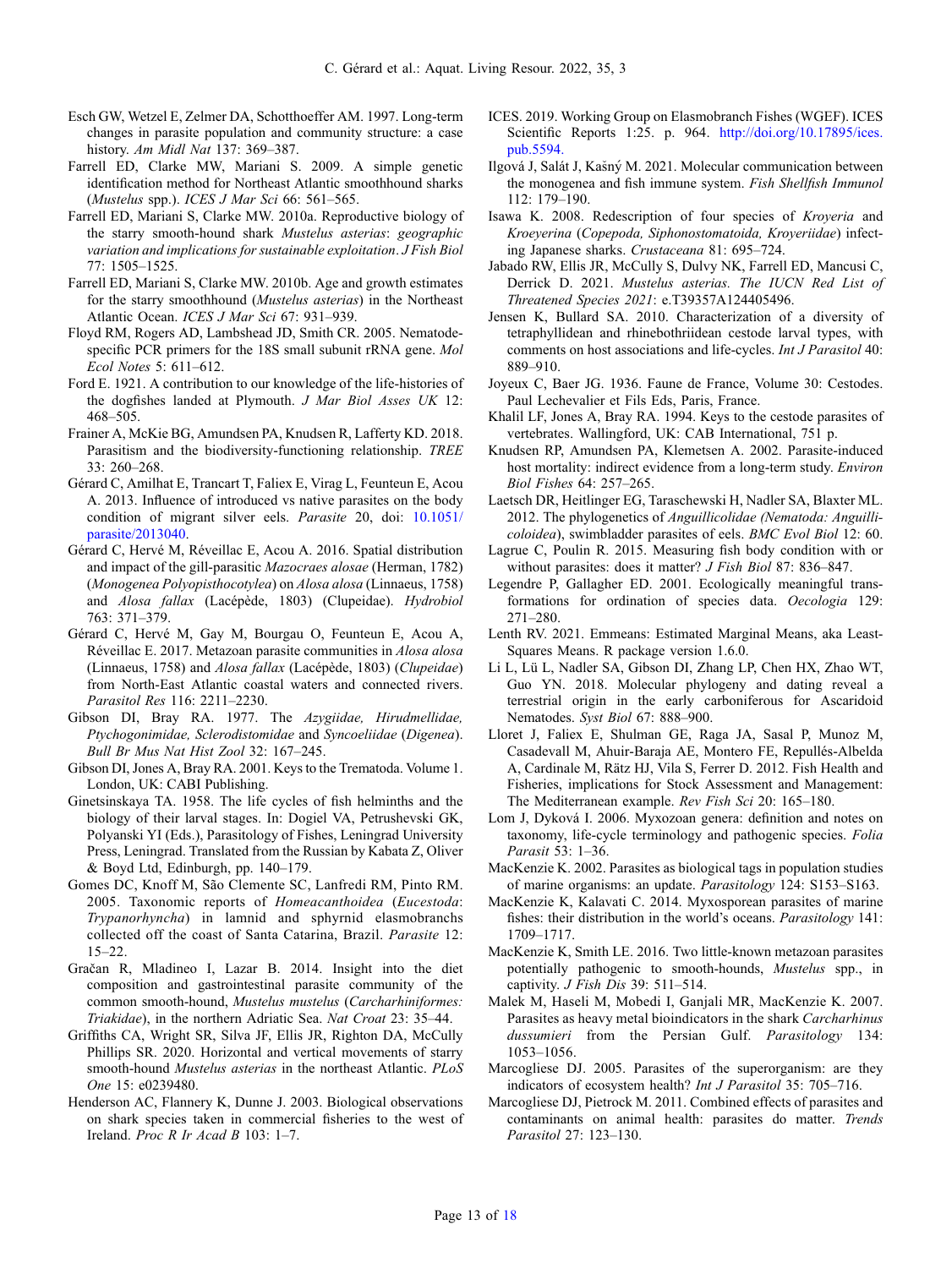- <span id="page-13-0"></span>McCully Phillips SR, Ellis JR. 2015. Reproductive characteristics and life-history relationships of starry smooth-hound Mustelus asterias in British waters. J Fish Biol 87: 1411–1433.
- McElroy E, De Buron I. 2014. Host performance as a target of manipulation by parasites: a meta-analysis. *J Parasitol* 100: 399-410.
- Moravec F, Nagasawa K. 2000. Two remarkable nematodes from sharks in Japan. *J Nat Hist* 34: 1-13.
- Moravec F, Van As JG, Dyková I. 2002. Proleptus obtusus Dujardin, 1845 (Nematoda: Physalopteridae) from the puffadder shyshark Haploblepharus edwardsii (Scyliorhinidae) from off South Africa. Syst Parasitol 53: 169–173.
- Moravec F. 2007. Some aspects of the taxonomy and biology of spirurine nematodes parasitic in fishes: a review. Folia Parasit 54: 239–257.
- Neff BD, Cargnelli LM. 2004. Relationships between condition factors, parasite load and paternity in bluegill sunfish, Lepomis macrochirus. Environ Biol Fishes 71: 297–304.
- Newcombe RG. 1998. Two-sided confidence intervals for the single proportion: comparison of seven methods. Stat Med 17: 857–872.
- Oksanen J, Blanchet FG, Friendly M, Kindt R, Legendre P, McGlinn D, Minchin PR. et al. 2020. Vegan: Community Ecology Package. R package version 2.5-7.
- Palm HW, Walter T. 2000. Tentaculariid cestodes (Trypanorhyncha) from the Muséum national d'Histoire naturelle, Paris. Zoosystema 22: 641–666.
- Pascual S, Gestal C, Estkvez JM, Rodriguez H, Soto M, Abollo E, Arias C. 1996. Parasites in commercially-exploited cephalopods (Mollusca, Cephalopoda) in Spain: an updated perspective. Aquaculture 142: 1–10.
- Petkevičius S. 2007. The interaction between intestinal helminth infection and host nutrition. Review. Vet Ir Zootech 37: 53–60.
- Petter AJ, Paradiznik V, Radujkovic BM, Cassone J. 1991. Redescription d'Acanthocheilus rotundatus (Ascaridoidea, Nematoda), parasite de requins (Pleurotremata, Selachii), considérations sur les affinités du genre Acanthocheilus et conclusions taxonomiques. Ann Parasitol Hum Comp 66: 187–194.
- Polyanski YI. 1958. Ecology of parasites of marine fishes. In: Dogiel VA, Petrushevski GK, Polyanski YI (Eds.), Parasitology of Fishes, Leningrad University Press, Leningrad. Translated from the Russian by Kabata Z, Oliver & Boyd Ltd, Edinburgh, pp. 48–83.
- Poulin R, George-Nascimento M. 2007. The scaling of total parasite biomass with host body mass. Int J Parasitol 37: 359–364.
- Poulin R, Kamiya T. 2013. Parasites as biological tags of fish stocks: a meta-analysis of their discriminatory power. Parasitology 142: 145–155.
- Price EW. 1942. North American monogenetic trematodes. V. The family Hexabothriidae, n. n. (Polystomatoidea). Proc Helminthol Soc Wash 9: 39–89.
- Price PW, Westoby M, Rice B, Atsatt PR, Fritz RS, Thompson JN, Mobley K. 1986. Parasite mediation in ecological interactions. Annu Rev Ecol Syst 17: 487–505.
- R Core Team. 2020. R: A language and environment for statistical computing. R Foundation for Statistical Computing, Vienna, Austria.
- Raibaut A, Combes C, Benoit F. 1998. Analysis of the parasitic copepod species richness among Mediterranean fish. J Mar Syst 15: 185–206.
- Robar N, Burness G, Murray DL. 2010. Trophics, trophics and taxonomy: the determinants of parasite-associated host mortality. Oikos 119: 1273–1280.
- Ruhnke TR. 2011. A monograph on the Phyllobothriidae. Bull Univ Nebr State Mus 25: 1–208.
- Ruhnke TR, Caira JN. 2009. Two new species of Anthobothrium van Beneden, 1850 (Tetraphyllidea: Phyllobothriidae) from carcharhinid sharks, with a redescription of Anthobothrium laciniatum Linton, 1890. Syst Parasitol 72: 217–227.
- Ryberg MP, Skov PV, Vendramin N, Buchmann K, Nielsen A, Behrens JW. 2020. Physiological condition of Eastern Baltic cod, Gadus morhua, infected with the parasitic nematode Contracaecum osculatum. Conserv Physiol 8: 1–14.
- Schaeffner BC. 2014. Review of the genus Eutetrarhynchus Pintner, 1913 (Trypanorhyncha: Eutetrarhynchidae), with the description of Eutetrarhynchus beveridgei n. sp. Syst Parasitol 87: 219–229.
- Schuurmans Stekhoven JH, Botman TPJ. 1932. Zur Ernährungsbiologie von Proleptus obtusus Duj. und die von diesem Parasiten hervorgerufenen reaktiven Änderungen des Wirtsgewebes. Z Parasitenkd 4: 220–239.
- Silva JF, Ellis JR, Ayers RA. 2013. Length-weight relationships of marine fish collected from around the British Isles. Science Series Technical Reports, Cefas Lowestoft, 150: 109 pp.
- Silva C, Veríssimo A, Cardoso P, Cable J, Xavier R. 2017. Infection of the lesser spotted dogfish with Proleptus obtusus Dujardin, 1845 (Nematoda: Spirurida) reflects ontogenetic feeding behaviour and seasonal differences in prey availability. Acta Parasitol 62: 471–476.
- Speers-Roesch B, Treberg JR. 2010. The unusual energy metabolism of elasmobranch fishes. Comp Biochem Physiol A 155: 417–434.
- Tedesco P, Caffara M, Gustinelli A, Fioravanti ML. 2020a. Metacestodes of Elasmobranch tapeworms in Octopus vulgaris (Mollusca, Cephalopoda) from Central Mediterranean—SEM and molecular data. Animals 10: 2038.
- Tedesco P, Gustinelli A, Caffara M, Marsella A, Toffan A, Fioravanti ML. 2020b. Morphological and molecular characterization of two gastrointestinal parasites in Mustelus mustelus (Linnaeus, 1758) from Adriatic Sea. Eur Zool J 87: 616-623.
- Thomas F, Guégan JF, Renaud F. 2007. Ecologie et évolution des systèmes parasités. De Boeck and Larcier, Bruxelles.
- Timi JT, Poulin R. 2020. Why ignoring parasites in fish ecology is a mistake. Int J Parasitol 50: 755–761.
- Woo PTK. 2006. Fish diseases and disorders. Volume 1. Protozoan and Metazoan infections, 2nd edition. Edited by P.T.K. Woo. Wallingford, UK: CABI Publishing.
- Yamaguchi A, Yokoyama H, Ogawa K, Taniuchi T. 2003. Use of parasites as biological tags for separating stocks of the starspotted dogfish Mustelus manazo in Japan and Taiwan. Fish Sci 69: 337–342.
- Zhu X, D'Amelio S, Paggi L, Gasser RB. 2000. Assessing sequence variation in the internal transcribed spacers of ribosomal DNA within and among members of the Contracaecum osculatum complex (Nematoda: Ascaroidea: Anisakidae). Parasitol Res 86: 677–683.

Cite this article as: Gérard C, Hervé MR, Hamel H, Gay M, Barbier M, Barreau T. 2022. Metazoan parasite community as a potential biological indicator in juveniles of the starry smooth-hound Mustelus asterias Cloquet, 1819 (Carcharhiniformes Triakidae). Aquat. Living Resour. 35: 3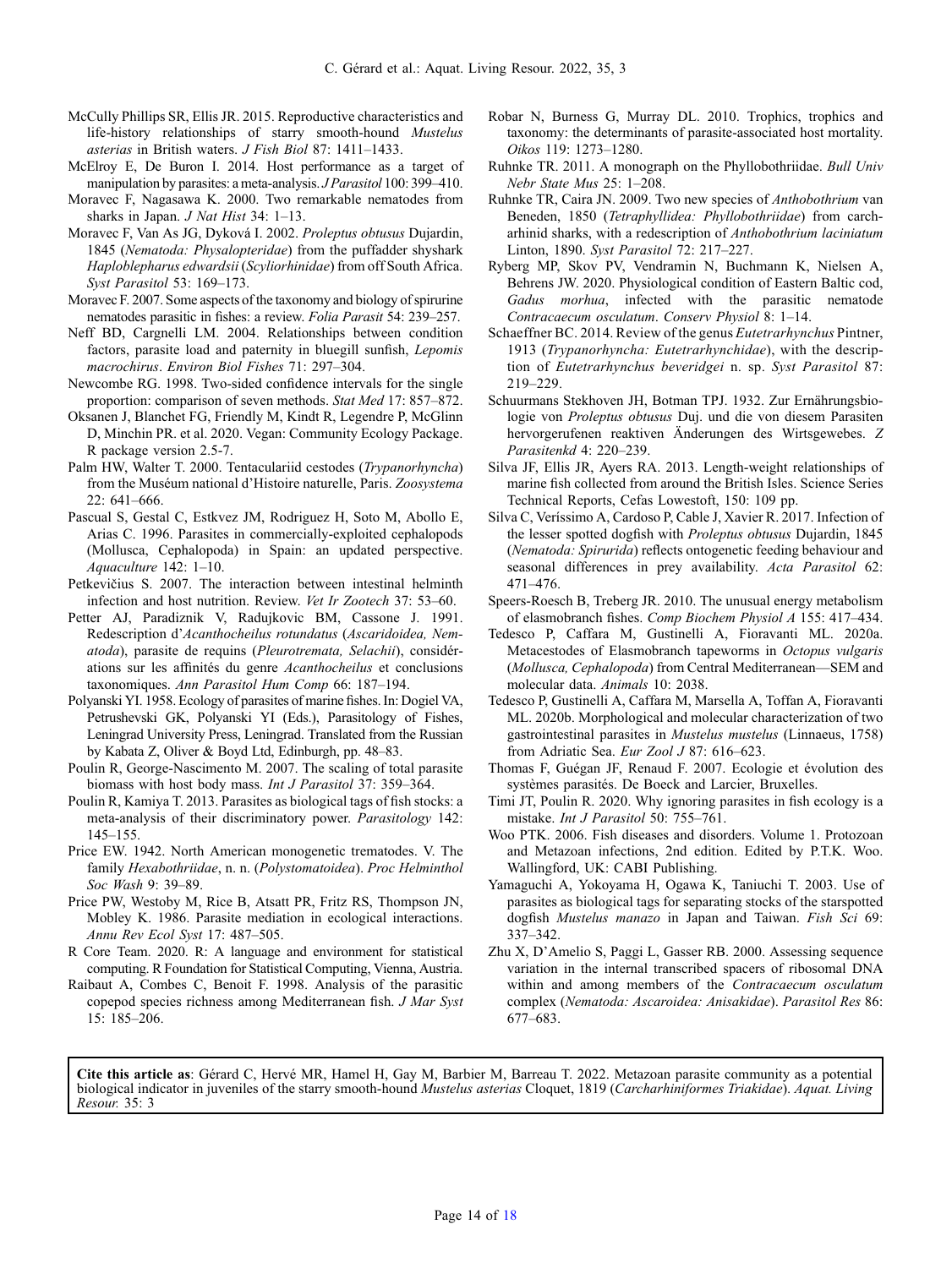# Appendix A

Appendix comprises seven tables that detail statistical results. Table A1 Effect of host sex on the prevalence and abundance of parasite taxa with total prevalence >5%. Table A2 Effect of parasites' prevalence on host biometrics and body condition (both sexes confounded). [Table A3](#page-15-0) Effect of parasites' abundance on host biometrics and body condition (both sexes confounded). [Table A4](#page-15-0) Effect of parasites' prevalence on host biometrics and body condition (males only). [Table A5](#page-16-0) Effect of parasites' abundance on host biometrics and body condition (males only). [Table A6](#page-16-0) Effect of parasites' prevalence on host biometrics and body condition (females only). [Table A7](#page-17-0) Effect of parasites' abundance on host biometrics and body condition (females only).

Table A1. Effect of host sex on the prevalence and abundance of parasite taxa with total prevalence  $>5\%$ . Prevalence: likelihood ratio test on generalized linear models (distribution: binomial, link function: logit). Abundance: F tests on generalized linear models (distribution: quasi-Poisson, link function: log).

|                           |                     | Prevalence |                  |       | Abundance |                  |
|---------------------------|---------------------|------------|------------------|-------|-----------|------------------|
|                           | $\overline{\chi^2}$ | df         | $\boldsymbol{P}$ | F     | df        | $\boldsymbol{P}$ |
| Myxozoa                   |                     |            |                  |       |           |                  |
| Unidentified Myxosporea   | 0.011               |            | 0.918            |       |           |                  |
| Monogenea                 |                     |            |                  |       |           |                  |
| Erpocotyle laevis         | 3.234               |            | 0.072            | 8.261 | 1.18      | 0.010            |
| Digenea                   |                     |            |                  |       |           |                  |
| Ptychogonimus megastomum  | 0.229               |            | 0.632            | 0.188 | 1.18      | 0.670            |
| Cestoda                   |                     |            |                  |       |           |                  |
| Anthobothrium sp.         | 0.011               |            | 0.918            | 4.701 | 1.18      | 0.044            |
| Eutetrarhynchus sp.       | 9.008               |            | 0.003            | 6.064 | 1.18      | 0.024            |
| Nematoda                  |                     |            |                  |       |           |                  |
| Acanthocheilus rotundatus | 1.770               |            | 0.183            | 0.475 | 1.18      | 0.500            |
| Proleptus obtusus         | 0.004               |            | 0.948            | 0.747 | 1.18      | 0.399            |
| Copepoda                  |                     |            |                  |       |           |                  |
| Kroyeria lineata          | 2.292               |            | 0.130            | 1.233 | 1.18      | 0.281            |

Table A2. Effect of parasites' prevalence on host biometrics and body condition (both sexes confounded). F tests on linear models.

|                           |            | Total length     |            | Total mass |            | Hepato-Somatic Index |            | Fulton's K       |
|---------------------------|------------|------------------|------------|------------|------------|----------------------|------------|------------------|
|                           | $F_{1,18}$ | $\boldsymbol{P}$ | $F_{1,18}$ | P          | $F_{1,18}$ | $\overline{P}$       | $F_{1,18}$ | $\boldsymbol{P}$ |
| Myxozoa                   |            |                  |            |            |            |                      |            |                  |
| Unidentified Myxosporea   | 0.931      | 0.347            | 0.908      | 0.353      | 8.887      | 0.008                | 0.002      | 0.966            |
| Monogenea                 |            |                  |            |            |            |                      |            |                  |
| Erpocotyle laevis         | 4.564      | 0.047            | 3.114      | 0.095      | 3.552      | 0.076                | 0.035      | 0.853            |
| Digenea                   |            |                  |            |            |            |                      |            |                  |
| Ptychogonimus megastomum  | 3.447      | 0.080            | 2.976      | 0.102      | 0.727      | 0.405                | 0.162      | 0.692            |
| Cestoda                   |            |                  |            |            |            |                      |            |                  |
| Anthobothrium sp.         | 0.469      | 0.502            | 0.145      | 0.707      | 0.230      | 0.637                | 1.650      | 0.215            |
| Eutetrarhynchus sp.       | 0.622      | 0.441            | 1.733      | 0.205      | 2.254      | 0.151                | 0.724      | 0.406            |
| Nematoda                  |            |                  |            |            |            |                      |            |                  |
| Acanthocheilus rotundatus | 0.209      | 0.653            | 0.109      | 0.745      | 0.874      | 0.362                | 0.520      | 0.480            |
| Proleptus obtusus         | 1.413      | 0.250            | 1.535      | 0.231      | 3.459      | 0.079                | 0.108      | 0.746            |
| Copepoda                  |            |                  |            |            |            |                      |            |                  |
| Kroyeria lineata          | 1.951      | 0.180            | 2.962      | 0.102      | 0.690      | 0.417                | 0.121      | 0.732            |
| All parasites             |            |                  |            |            |            |                      |            |                  |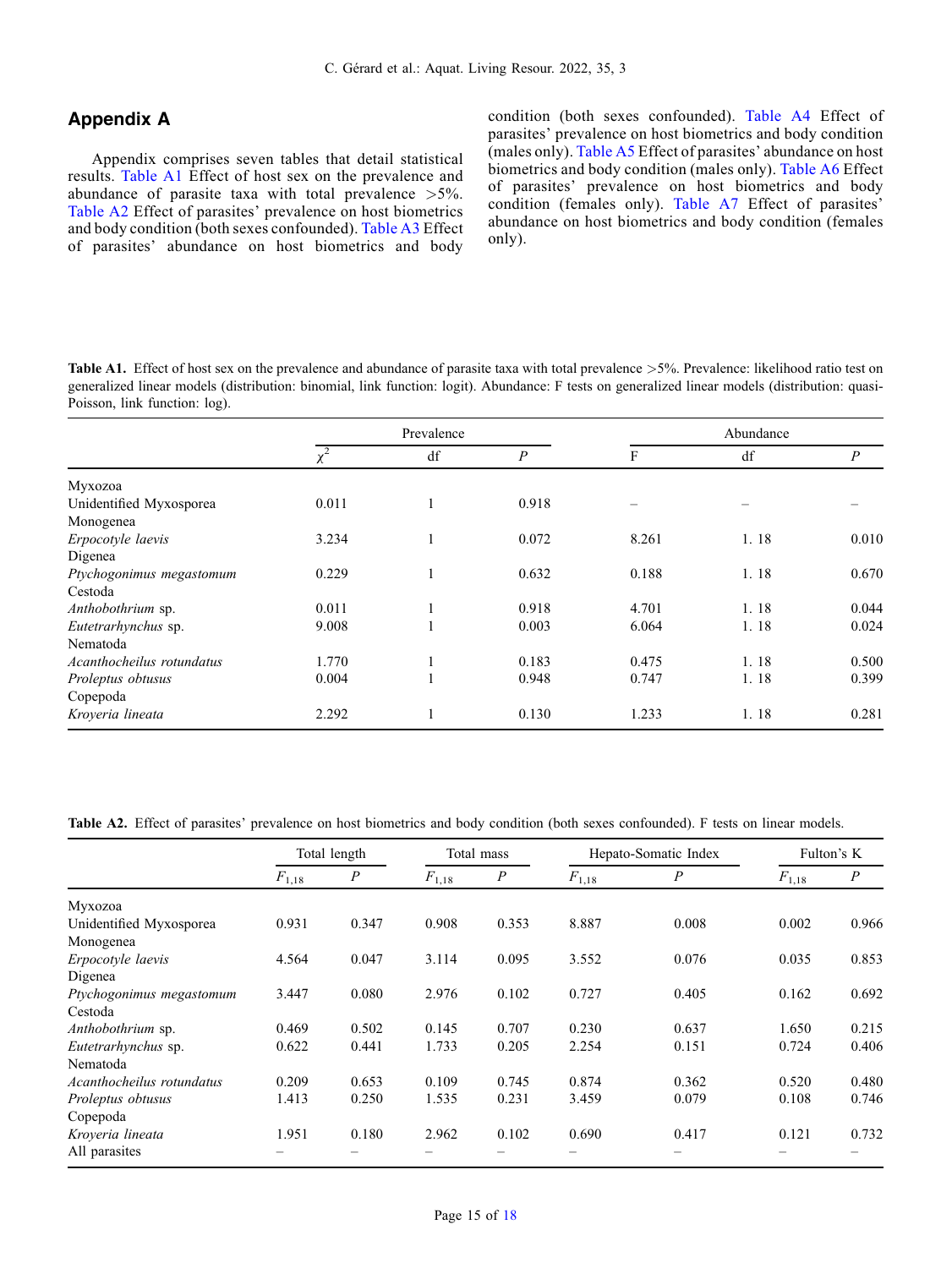C. Gérard et al.: Aquat. Living Resour. 2022, 35, 3

|                           |            | Total length     |            | Total mass |            | Hepato-Somatic Index |            | Fulton's K       |
|---------------------------|------------|------------------|------------|------------|------------|----------------------|------------|------------------|
|                           | $F_{1,18}$ | $\boldsymbol{P}$ | $F_{1,18}$ | P          | $F_{1,18}$ | $\boldsymbol{P}$     | $F_{1,18}$ | $\boldsymbol{P}$ |
| Myxozoa                   |            |                  |            |            |            |                      |            |                  |
| Unidentified Myxosporea   |            |                  |            |            |            |                      |            |                  |
| Monogenea                 |            |                  |            |            |            |                      |            |                  |
| Erpocotyle laevis         | 0.213      | 0.650            | 0.011      | 0.917      | 4.554      | 0.047                | 1.277      | 0.273            |
| Digenea                   |            |                  |            |            |            |                      |            |                  |
| Ptychogonimus megastomum  | 3.365      | 0.083            | 3.657      | 0.072      | 3.606      | 0.074                | 0.085      | 0.774            |
| Cestoda                   |            |                  |            |            |            |                      |            |                  |
| Anthobothrium sp.         | 0.443      | 0.514            | 0.016      | 0.902      | 1.273      | 0.274                | 1.635      | 0.217            |
| Eutetrarhynchus sp.       | 1.215      | 0.285            | 1.011      | 0.328      | 1.017      | 0.327                | 0.009      | 0.927            |
| Nematoda                  |            |                  |            |            |            |                      |            |                  |
| Acanthocheilus rotundatus | 0.005      | 0.943            | 0.014      | 0.907      | 0.699      | 0.414                | 0.991      | 0.333            |
| Proleptus obtusus         | 1.504      | 0.236            | 3.335      | 0.085      | 1.395      | 0.253                | 5.770      | 0.027            |
| Copepoda                  |            |                  |            |            |            |                      |            |                  |
| Kroveria lineata          | 0.594      | 0.451            | 1.691      | 0.210      | 0.074      | 0.788                | 1.601      | 0.222            |
| All parasites             | 0.947      | 0.344            | 1.913      | 0.184      | 0.009      | 0.924                | 1.442      | 0.245            |

<span id="page-15-0"></span>Table A3. Effect of parasites' abundance on host biometrics and body condition (both sexes confounded). F tests on linear models.

Table A4. Effect of parasites' prevalence on host biometrics and body condition (males only). F tests on linear models.

|                           | Total length |                  | Total mass |                  |            | Hepato-Somatic Index |            | Fulton's K       |
|---------------------------|--------------|------------------|------------|------------------|------------|----------------------|------------|------------------|
|                           | $F_{1,18}$   | $\boldsymbol{P}$ | $F_{1,18}$ | $\boldsymbol{P}$ | $F_{1,18}$ | $\boldsymbol{P}$     | $F_{1,18}$ | $\boldsymbol{P}$ |
| Myxozoa                   |              |                  |            |                  |            |                      |            |                  |
| Unidentified Myxosporea   | 0.308        | 0.590            | 0.367      | 0.557            | 6.043      | 0.032                | 0.318      | 0.584            |
| Monogenea                 |              |                  |            |                  |            |                      |            |                  |
| Erpocotyle laevis         | 3.145        | 0.104            | 2.752      | 0.125            | 0.399      | 0.541                | 0.109      | 0.747            |
| Digenea                   |              |                  |            |                  |            |                      |            |                  |
| Ptychogonimus megastomum  | 2.327        | 0.155            | 1.908      | 0.195            | 0.364      | 0.559                | 0.004      | 0.952            |
| Cestoda                   |              |                  |            |                  |            |                      |            |                  |
| Anthobothrium sp.         | 0.003        | 0.958            | 0.015      | 0.904            | 0.745      | 0.407                | 1.132      | 0.310            |
| Eutetrarhynchus sp.       | 0.699        | 0.421            | 2.378      | 0.151            | 0.477      | 0.504                | 3.171      | 0.103            |
| Nematoda                  |              |                  |            |                  |            |                      |            |                  |
| Acanthocheilus rotundatus | 1.198        | 0.297            | 1.388      | 0.264            | 3.587      | 0.085                | 0.001      | 0.982            |
| Proleptus obtusus         | 15.772       | 0.002            | 13.448     | 0.004            | 1.474      | 0.250                | 0.112      | 0.745            |
| Copepoda                  |              |                  |            |                  |            |                      |            |                  |
| Kroveria lineata          | 1.082        | 0.321            | 2.942      | 0.114            | 0.042      | 0.842                | 5.509      | 0.039            |
| All parasites             |              |                  |            |                  |            |                      |            |                  |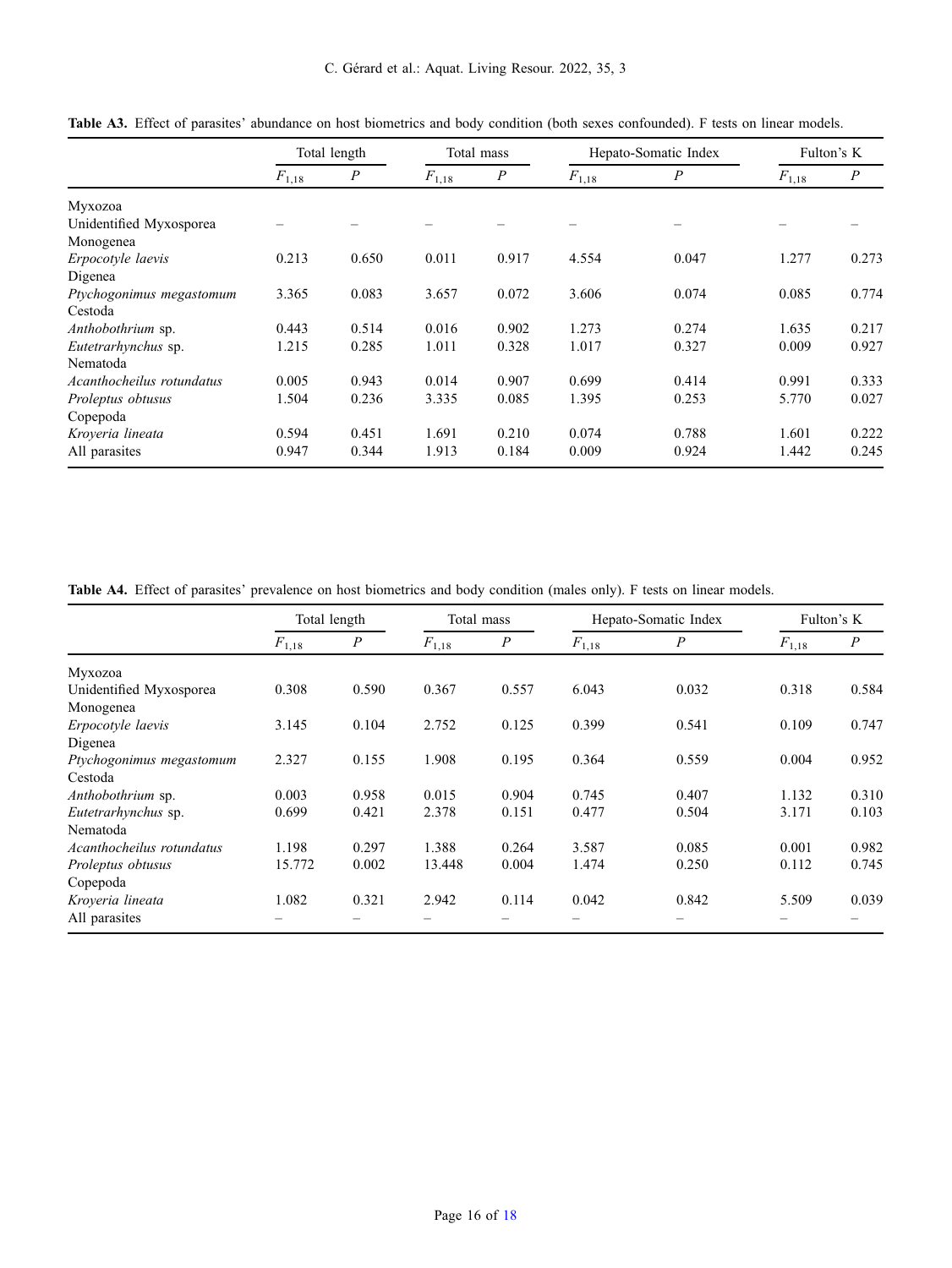C. Gérard et al.: Aquat. Living Resour. 2022, 35, 3

|                           |            | Total length     |            | Total mass       |            | Hepato-Somatic Index |            | Fulton's K       |
|---------------------------|------------|------------------|------------|------------------|------------|----------------------|------------|------------------|
|                           | $F_{1,18}$ | $\boldsymbol{P}$ | $F_{1,18}$ | $\boldsymbol{P}$ | $F_{1,18}$ | $\boldsymbol{P}$     | $F_{1,18}$ | $\boldsymbol{P}$ |
| Myxozoa                   |            |                  |            |                  |            |                      |            |                  |
| Unidentified Myxosporea   |            |                  |            |                  |            |                      |            |                  |
| Monogenea                 |            |                  |            |                  |            |                      |            |                  |
| Erpocotyle laevis         | 1.064      | 0.325            | 0.865      | 0.372            | 1.290      | 0.280                | 0.010      | 0.921            |
| Digenea                   |            |                  |            |                  |            |                      |            |                  |
| Ptychogonimus megastomum  | 2.486      | 0.143            | 2.297      | 0.158            | 2.133      | 0.172                | 0.002      | 0.966            |
| Cestoda                   |            |                  |            |                  |            |                      |            |                  |
| Anthobothrium sp.         | 0.453      | 0.515            | 0.080      | 0.783            | 0.247      | 0.629                | 2.706      | 0.128            |
| Eutetrarhynchus sp.       | 1.224      | 0.292            | 0.646      | 0.439            | 0.128      | 0.728                | 0.267      | 0.615            |
| Nematoda                  |            |                  |            |                  |            |                      |            |                  |
| Acanthocheilus rotundatus | 2.620      | 0.134            | 3.352      | 0.094            | 1.231      | 0.291                | 0.455      | 0.514            |
| Proleptus obtusus         | 1.836      | 0.203            | 3.724      | 0.080            | 0.703      | 0.420                | 6.102      | 0.031            |
| Copepoda                  |            |                  |            |                  |            |                      |            |                  |
| Kroveria lineata          | 0.462      | 0.511            | 1.290      | 0.280            | 0.004      | 0.950                | 1.448      | 0.254            |
| All parasites             | 1.025      | 0.333            | 2.252      | 0.162            | 0.009      | 0.927                | 1.801      | 0.207            |

<span id="page-16-0"></span>Table A5. Effect of parasites' abundance on host biometrics and body condition (males only). F tests on linear models.

Table A6. Effect of parasites' prevalence on host biometrics and body condition (females only). F tests on linear models.

|                           |            | Total length     |            | Total mass       |            | Hepato-Somatic Index |            | Fulton's K |
|---------------------------|------------|------------------|------------|------------------|------------|----------------------|------------|------------|
|                           | $F_{1,18}$ | $\boldsymbol{P}$ | $F_{1,18}$ | $\boldsymbol{P}$ | $F_{1,18}$ | $\boldsymbol{P}$     | $F_{1,18}$ | P          |
| Myxozoa                   |            |                  |            |                  |            |                      |            |            |
| Unidentified Myxosporea   | 0.621      | 0.466            | 0.551      | 0.491            | 5.785      | 0.061                | 0.565      | 0.486      |
| Monogenea                 |            |                  |            |                  |            |                      |            |            |
| Erpocotyle laevis         | 3.781      | 0.110            | 3.097      | 0.139            | 3.145      | 0.136                | 0.005      | 0.947      |
| Digenea                   |            |                  |            |                  |            |                      |            |            |
| Ptychogonimus megastomum  | 0.965      | 0.371            | 1.204      | 0.323            | 1.439      | 0.284                | 0.172      | 0.695      |
| Cestoda                   |            |                  |            |                  |            |                      |            |            |
| <i>Anthobothrium</i> sp.  | 1.073      | 0.648            | 0.603      | 0.473            | 0.164      | 0.702                | 0.521      | 0.503      |
| Eutetrarhynchus sp.       | 0.097      | 0.768            | 0.049      | 0.834            | 0.004      | 0.952                | 1.084      | 0.346      |
| Nematoda                  |            |                  |            |                  |            |                      |            |            |
| Acanthocheilus rotundatus | 5.504      | 0.066            | 8.017      | 0.037            | 1.423      | 0.286                | 0.248      | 0.640      |
| Proleptus obtusus         | 3.781      | 0.110            | 3.097      | 0.139            | 3.145      | 0.136                | 0.005      | 0.947      |
| Copepoda                  |            |                  |            |                  |            |                      |            |            |
| Kroveria lineata          | 1.250      | 0.314            | 1.443      | 0.283            | 0.429      | 0.542                | 1.002      | 0.363      |
| All parasites             |            |                  |            |                  |            |                      |            |            |